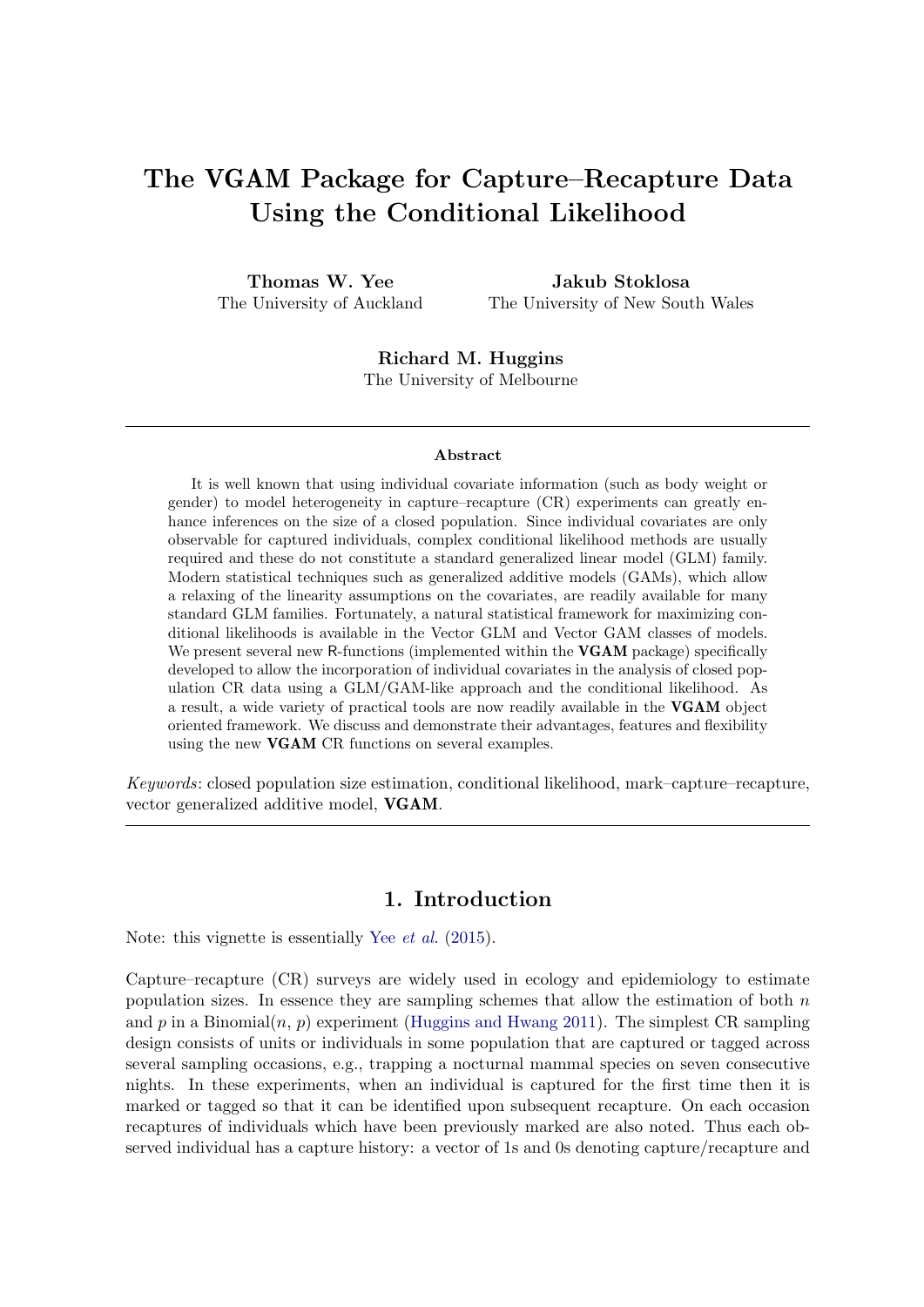noncapture respectively. The unknown population size is then estimated using the observed capture histories and any other additional information collected on captured individuals, such as weight or sex, along with environmental information such as rainfall or temperature.

We consider closed populations, where there are no births, deaths, emigration or immigration throughout the sampling period [\(Amstrup](#page-26-1) *et al.* [2005\)](#page-26-1). Such an assumption is often reasonable when the overall time period is relatively short. Otis [et al.](#page-27-0) [\(1978\)](#page-27-0) provided eight specific closed population CR models (see also [Pollock](#page-27-1) [\(1991\)](#page-27-1)), which permit the individual capture probabilities to depend on time and behavioural response, and be heterogeneous between individuals. The use of covariate information (or explanatory variables) to explain heterogeneous capture probabilities in CR experiments has received considerable attention over the last 30 years [\(Pollock](#page-27-2) [2002\)](#page-27-2). Population size estimates that ignore this heterogeneity typically result in biased population estimates [\(Amstrup](#page-26-1) *et al.* [2005\)](#page-26-1). A recent book on CR experiements as a whole is [McCrea and Morgan](#page-27-3) [\(2014\)](#page-27-3).

Since individual covariate information (such as gender or body weight) can only be collected on observed individuals, conditional likelihood models are employed [\(Pollock](#page-27-4) et al. [1984;](#page-27-4) [Huggins](#page-26-2) [1989;](#page-26-2) [Alho](#page-26-3) [1990;](#page-26-3) [Lebreton](#page-27-5) et al. [1992\)](#page-27-5). That is, one conditions on the individuals seen at least once through-out the experiment, hence they allow for individual covariates to be considered in the analysis. The capture probabilities are typically modelled as logistic functions of the covariates, and parameters are estimated using maximum likelihood. Importantly, these CR models are generalized linear models (GLMs; [McCullagh and Nelder](#page-27-6) [1989;](#page-27-6) [Huggins and Hwang](#page-26-0) [2011\)](#page-26-0).

Here, we maximize the conditional likelihood (or more formally the positive-Bernoulli distribution) models of [Huggins](#page-26-2) [\(1989\)](#page-26-2). This approach has become standard practice to carry out inferences when considering individual covariates, with several different software packages currently using this methodology, including: MARK [\(Cooch and White](#page-26-4) [2012\)](#page-26-4), CARE-2 [\(Hwang and Chao](#page-27-7) [2003\)](#page-27-7), and the R packages (R [Core Team](#page-28-1) [2015\)](#page-28-1): mra [\(McDonald](#page-27-8) [2012\)](#page-27-8), RMark [\(Laake](#page-27-9) [2013\)](#page-27-9) and Rcapture [\(Baillargeon and Rivest](#page-26-5) [2014,](#page-26-5) [2007\)](#page-26-6), the latter package uses a log-linear approach, which can be shown to be equivalent to the conditional likelihood [\(Cormack](#page-26-7) [1989;](#page-26-7) [Huggins and Hwang](#page-26-0) [2011\)](#page-26-0). These programs are quite user friendly, and specifically, allow modelling capture probabilities as linear functions of the covariates. So an obvious question is to ask why develop yet another implementation for closed population CR modelling?

Firstly, nonlinearity arises quite naturally in many ecological applications, [\(Schluter](#page-28-2) [1988;](#page-28-2) [Yee and Mitchell](#page-28-3) [1991;](#page-28-3) [Crawley](#page-26-8) [1993;](#page-26-8) [Gimenez](#page-26-9) et al. [2006;](#page-26-9) [Bolker](#page-26-10) [2008\)](#page-26-10). In the CR context, capture probabilities may depend nonlinearly on individual covariates, e.g., mountain pygmy possums with lighter or heavier body weights may have lower capture probabilities compared with those having mid-ranged body weights (e.g., [Huggins and Hwang](#page-26-11) [2007;](#page-26-11) [Stoklosa and](#page-28-4) [Huggins](#page-28-4) [2012\)](#page-28-4). However, in our experience, the vast majority of CR software does not handle nonlinearity well in regard to both estimation and in the plotting of the smooth functions. Since GAMs [\(Hastie and Tibshirani](#page-26-12) [1990;](#page-26-12) [Wood](#page-28-5) [2006\)](#page-28-5) were developed in the mid-1980s they have become a standard tool for data analysis in regression. The nonlinear relationship between the response and covariate is flexibly modelled, and few assumptions are made on the functional relationship. The drawback in applying these models to CR data has been the difficult programming required to implement the approach.

Secondly, we have found several implementations of conditional likelihood slow, and in some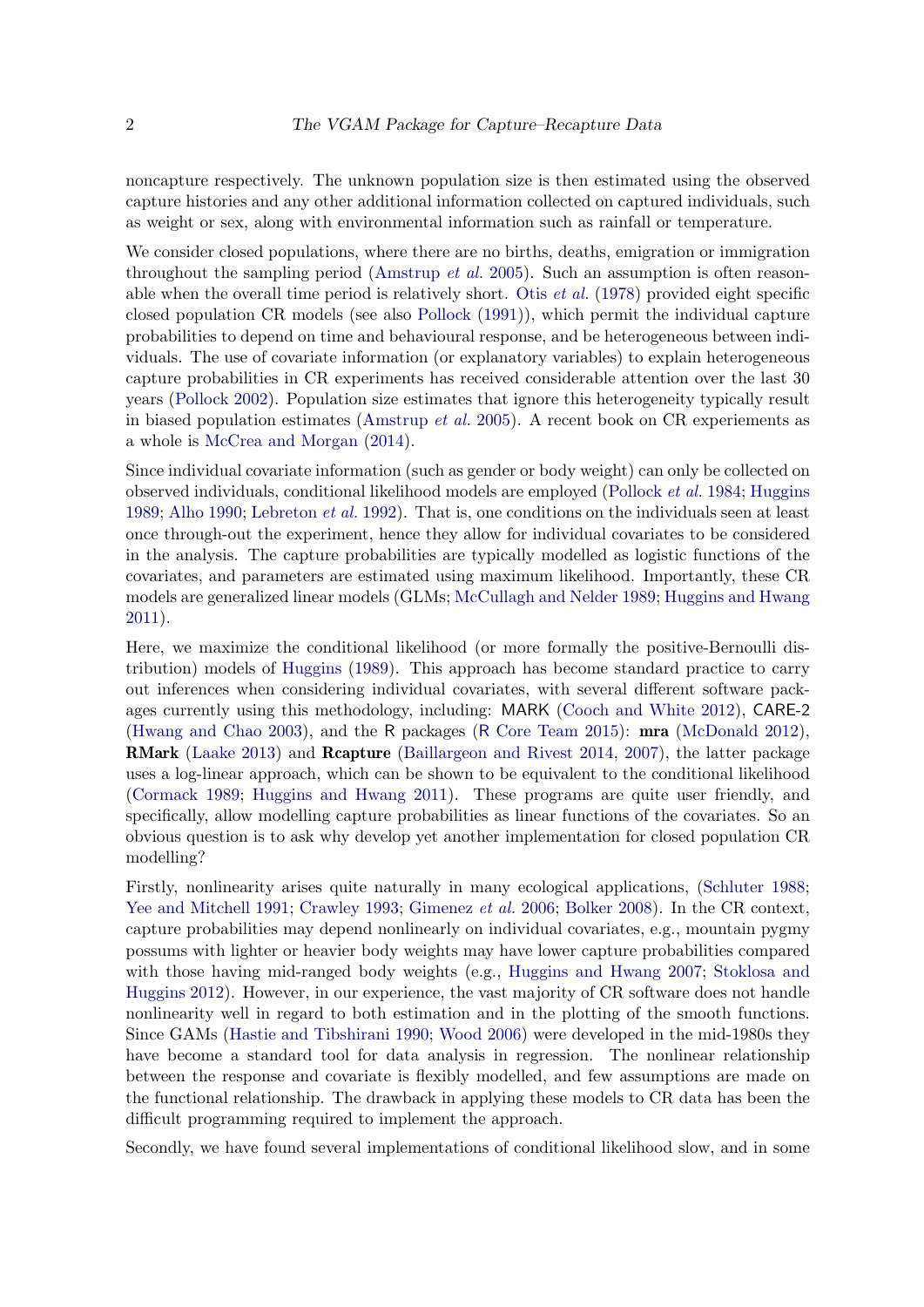instances unreliable and difficult to use. We believe our implementation has superior capabilities, and has good speed and reliability. The results of Section ?? contrast our software with some others. Moreover, the incorporation of these methods in a general, maintained statistical package will result in them being updated as the package is updated.

Standard GLM and GAM methodologies are unable to cope with the CR models considered in this article because they are largely restricted to one linear/additive predictor  $\eta$ . Fortunately however, a natural extension in the form of the vector generalized linear and additive model (VGLM/VGAM) classes do allow for multiple ηs. VGAMs and VGLMs are described in [Yee](#page-28-6) [and Wild](#page-28-6) [\(1996\)](#page-28-6) and [Yee and Hastie](#page-28-7) [\(2003\)](#page-28-7). Their implementation in the VGAM package [\(Yee](#page-28-8) [2008,](#page-28-8) [2010,](#page-28-9) [2014\)](#page-28-10) has become increasing popular and practical over the last few years, due to large number of exponential families available for discrete/multinomial response data. In addition to flexible modelling of both VGLMs and VGAMs, a wide range of useful features are also available:

- smoothing capabilities;
- model selection using, e.g., AIC or BIC [\(Burnham and Anderson](#page-26-13) [1999\)](#page-26-13);
- regression diagnostics and goodness-of-fit tools;
- reduced-rank regression [\(Yee and Hastie](#page-28-7) [2003\)](#page-28-7) for dimension reduction;
- computational speed and robustness;
- choice of link functions;
- offsets and prior weights; and
- (specifically) when using R: generic functions based on object oriented programming, e.g., fitted(), coef(), vcov(), summary(), predict(), AIC(), etc.

Our goal is to provide users with an easy-to-use object-oriented VGAM structure, where four family-type functions based on the conditional likelihood are available to fit the eight models of Otis *[et al.](#page-27-0)* [\(1978\)](#page-27-0). We aim to give the user additional tools and features, such as those listed above, to carry out a more informative and broader analysis of CR data; particularly when considering more than one covariate. Finally, this article primarily focuses on the technical aspects of the proposed package, and less so on the biological interpretation for CR experiments. The latter will be presented elsewhere.

<span id="page-2-0"></span>An outline of this article is as follows. In Section [2](#page-2-0) we present the conditional likelihood for CR models and a description of the eight Otis [et al.](#page-27-0) [\(1978\)](#page-27-0) models. Section [3](#page-5-0) summarizes pertinent details of VGLMs and VGAMs. Their connection to the CR models is made in Section [4.](#page-9-0) Software details are given in Section [5,](#page-11-0) and examples on real and simulated data using the new software are demonstrated in Section [6.](#page-14-0) Some final remarks are given in Section [7.](#page-24-0) The two appendices give some technical details relating to the first and second derivatives of the conditional log-likelihood, and the means.

### 2. Capture–recapture models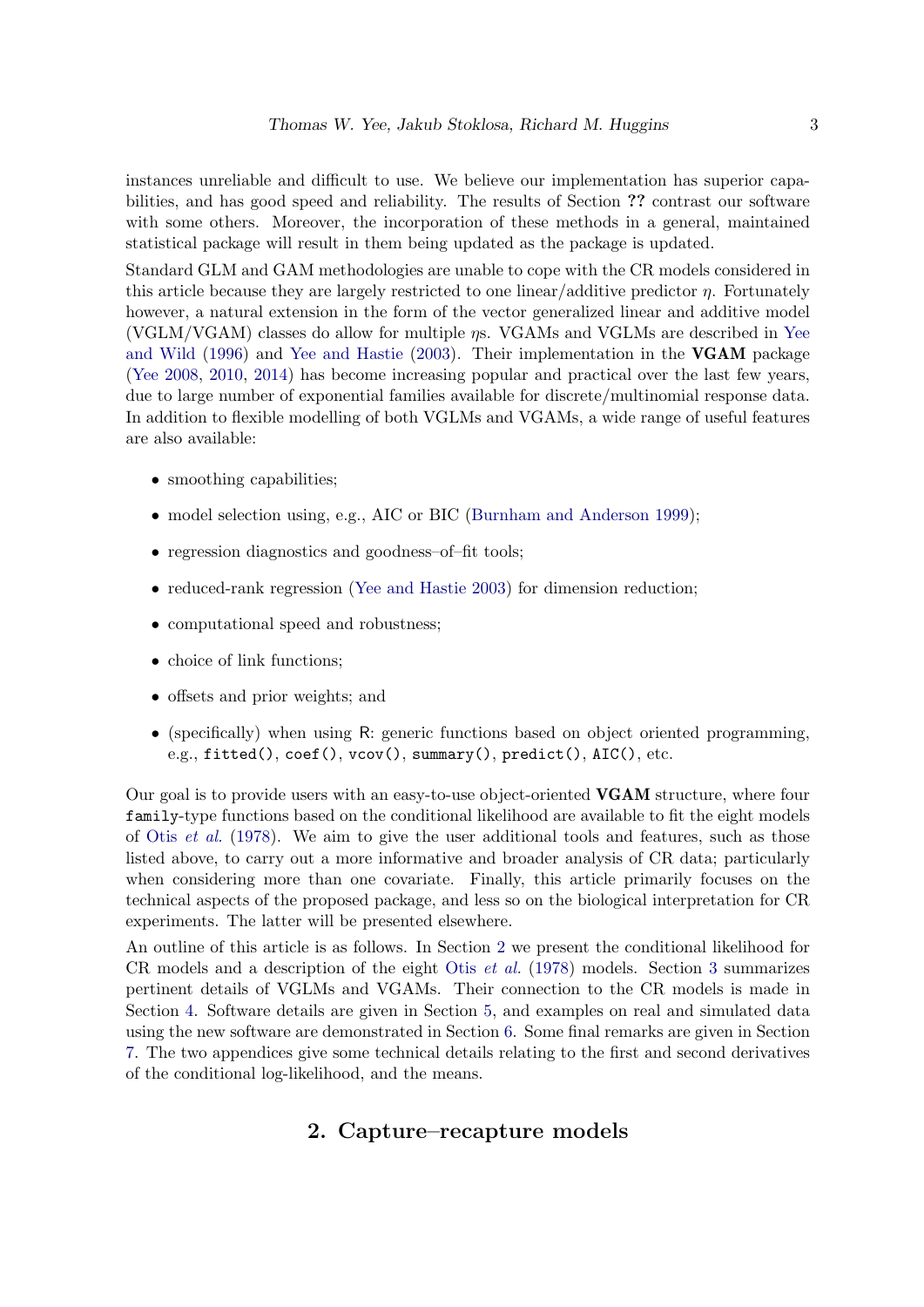| Symbol             | Explanation                                                                            |
|--------------------|----------------------------------------------------------------------------------------|
| $\boldsymbol{N}$   | (Closed) population size to be estimated                                               |
| $\boldsymbol{n}$   | Total number of distinct individuals caught in the trapping experiment                 |
| $\tau$             | Number of sampling occasions, where $\tau \geq 2$                                      |
| $\boldsymbol{y}_i$ | Vector of capture histories for individual i $(i = 1, \ldots, n)$ with observed values |
|                    | 1 (captured) and 0 (noncaptured). Each $y_i$ has at least one observed 1               |
| ``h"               | Model $M$ subscript, for heterogeneity                                                 |
| ``b"               | Model $M$ subscript, for behavioural effects                                           |
| $\lq t$            | Model $M$ subscript, for temporal effects                                              |
| $p_{ij}$           | Probability that individual i is captured at sampling occasion j $(j = 1, , \tau)$     |
| $z_{ij}$           | $= 1$ if individual <i>i</i> has been captured before occasion <i>j</i> , else = 0     |
| $\theta$           | Vector of regression coefficients to be estimated related to $p_{ij}$                  |
| $\eta$             | Vector of linear predictors (see Table 3 for further details)                          |
| $\mathfrak{g}$     | Link function applied to, e.g., $p_{ij}$ . Logit by default                            |

<span id="page-3-0"></span>Table 1: Short summary of the notation used for the positive-Bernoulli distribution for capture–recapture (CR) experiments. Additional details are in the text.

In this section we give an outline for closed population CR models under the conditional likelihood/GLM approach. For further details we recommend [Huggins](#page-26-14) [\(1991\)](#page-26-14) and [Huggins](#page-26-0) [and Hwang](#page-26-0) [\(2011\)](#page-26-0). The notation of Table [1](#page-3-0) is used throughout this article.

#### 2.1. Conditional likelihood

Suppose we have a closed population of N individuals, labelled  $i = 1, \ldots, N$  and  $\tau$  capture occasions labelled  $j = 1, \ldots, \tau$ . We make the usual assumptions that individuals in the population behave independently of each other, individuals do not lose their tags, and tags are recorded correctly. Let  $y_{ij} = 1$  if the *i*th individual was caught on the *j*th occasion and be zero otherwise, and let  $n$  be the number of distinct individuals captured.

Let  $p_{ij}$  denote the probability of capturing individual i on occasion j. As noted in Section [1,](#page-0-0) Otis [et al.](#page-27-0) [\(1978\)](#page-27-0) describe eight models for the capture probabilities, see Section [2.2](#page-4-0) for further details. Label the individuals captured in the experiment by  $i = 1, \ldots, n$  and those never captured by  $i = n + 1, ..., N$ . The full likelihood is given by

<span id="page-3-1"></span>
$$
L_f = K \prod_{i=1}^N \prod_{j=1}^\tau p_{ij}^{y_{ij}} (1 - p_{ij})^{1 - y_{ij}}
$$
  
=  $K \left\{ \prod_{i=1}^n \prod_{j=1}^\tau p_{ij}^{y_{ij}} (1 - p_{ij})^{1 - y_{ij}} \right\} \cdot \left\{ \prod_{i=n+1}^N \prod_{j=1}^\tau (1 - p_{ij}) \right\}$  (1)

where K is independent of the  $p_{ij}$  but may depend on N. The RHS of [\(1\)](#page-3-1) requires knowledge of the uncaptured individuals and in general cannot be computed. Consequently no MLE of N will be available unless some homogeneity assumption is made about the noncaptured individuals. Instead, a conditional likelihood function based only on the individuals observed at least once is

<span id="page-3-2"></span>
$$
L_c \propto \prod_{i=1}^n \frac{\prod_{j=1}^{\tau} p_{ij}^{y_{ij}} (1 - p_{ij})^{1 - y_{ij}}}{1 - \prod_{s=1}^{\tau} (1 - p_{is}^{\dagger})}.
$$
 (2)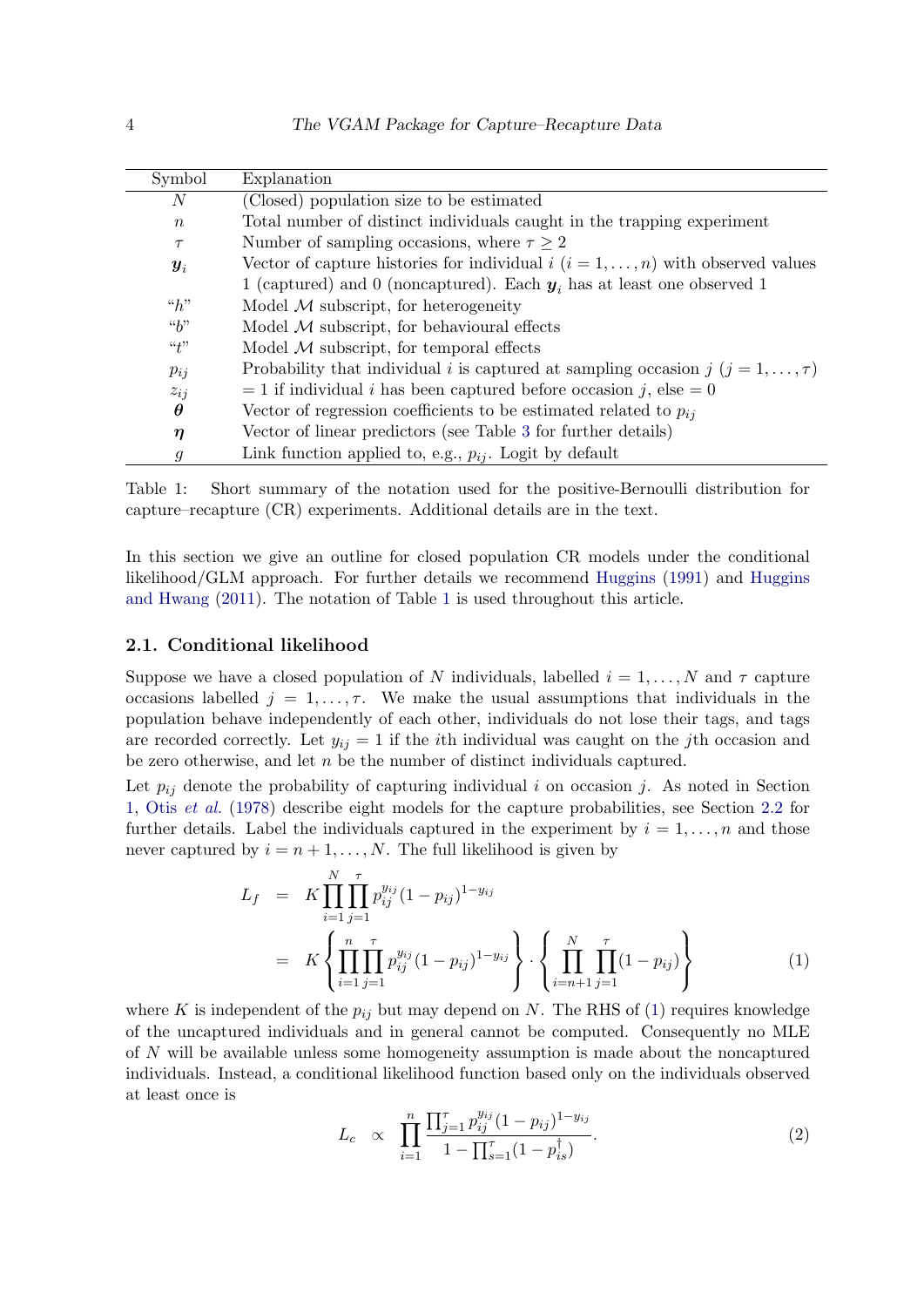| Capture               | Joint probability             |                                  |                                  |                                      |  |
|-----------------------|-------------------------------|----------------------------------|----------------------------------|--------------------------------------|--|
| history               | $\mathcal{M}_0/\mathcal{M}_h$ | $\mathcal{M}_b/\mathcal{M}_{bh}$ | $\mathcal{M}_t/\mathcal{M}_{th}$ | $\mathcal{M}_{tb}/\mathcal{M}_{tbh}$ |  |
| 01                    | $(1-p)p$                      | $(1-p_c)p_c$                     | $(1-p_1)p_2$                     | $(1-p_{c1}) p_{c2}$                  |  |
| 10                    | $p(1-p)$                      | $p_c(1-p_r)$                     | $p_1(1-p_2)$                     | $p_{c1}(1-p_{r2})$                   |  |
| 11                    | $v^2$                         | $p_c p_r$                        | $p_1 p_2$                        | $p_{c1} p_{r2}$                      |  |
| 00                    | $(1-p)^2$                     | $(1-p_c)^2$                      | $(1-p_1)(1-p_2)$                 | $(1-p_{c1})(1-p_{c2})$               |  |
| $M \equiv \dim(\eta)$ |                               | 2                                | 2 ( $=\tau$ )                    | $3 (= 2\tau - 1)$                    |  |

<span id="page-4-1"></span>Table 2: Capture history sample space and corresponding probabilities for the eight models of Otis *[et al.](#page-27-0)* [\(1978\)](#page-27-0), with  $\tau = 2$  capture occasions in closed population CR experiment. Here,  $p_{ci}$  = capture probability for unmarked individuals at sampling period j,  $p_{ri}$  = recapture probability for marked individuals at sampling period j, and  $p = constant$  capture probability across  $\tau = 2$ . Note that the "00" row is never realized in sample data.

is used. Here  $p_{is}^{\dagger}$  are the  $p_{ij}$  computed as if the individual had not been captured prior to j so that the denominator is the probability individual i is captured at least once. This conditional likelihood [\(2\)](#page-3-2) is a modified version of the likelihood corresponding to a positive-Bernoulli distribution [\(Patil](#page-27-10) [1962\)](#page-27-10).

#### <span id="page-4-0"></span>2.2. The eight models

Models which allow capture probabilities to depend on one or a combination of time, heterogeneity or behavioural effects are defined using appropriate subscripts, e.g.,  $\mathcal{M}_{th}$  depends on time and heterogeneity. These eight models have a nested structure of which  $\mathcal{M}_{tbb}$  is the most general. The homogeneous model  $\mathcal{M}_0$  is the simplest (but most unrealistic) and has equal capture probabilities for each individual  $H_0: p_{ij} = p$ , regardless of the sampling occasion. All eight models are GLMs, since the conditional likelihood [\(2\)](#page-3-2) belongs to the exponential family [\(Huggins and Hwang](#page-26-0) [2011\)](#page-26-0).

To illustrate the approach, we use the following toy example throughout, consider a CR experiment with two occasions—morning and evening (i.e.,  $\tau = 2$ ), with capture probabilities varying between the two occasions. Furthermore, suppose we have collected some individual covariates—weight and gender. The joint probabilities of all the eight models are listed in Table [2.](#page-4-1) It can be seen that all but the positive-Binomial model  $(\mathcal{M}_0/\mathcal{M}_h)$  require more than one probability and hence more than one linear predictor, so that the original [Nelder](#page-27-11) [and Wedderburn](#page-27-11) [\(1972\)](#page-27-11) GLM framework is inadequate. Further, there are two noteworthy points from Table [2](#page-4-1) which apply for any  $\tau \geq 2$ :

- first, for  $\mathcal{M}_t$ -type models, as  $\tau$  increases so will the number of linear predictors and hence the potential number of parameters;
- secondly, it is evident that there are four main categories consisting of non-heterogeneity models  $(\mathcal{M}_0, \mathcal{M}_b, \mathcal{M}_t$  and  $\mathcal{M}_{tb}$ , which are paired with a heterogeneity sub-model (respectively  $\mathcal{M}_h$ ,  $\mathcal{M}_{bh}$ ,  $\mathcal{M}_{th}$  and  $\mathcal{M}_{tbh}$ ).

The four heterogeneity models allow for each individual to have their own probability of capture/recapture. In our toy example, the capture probabilities are dependent on an individual's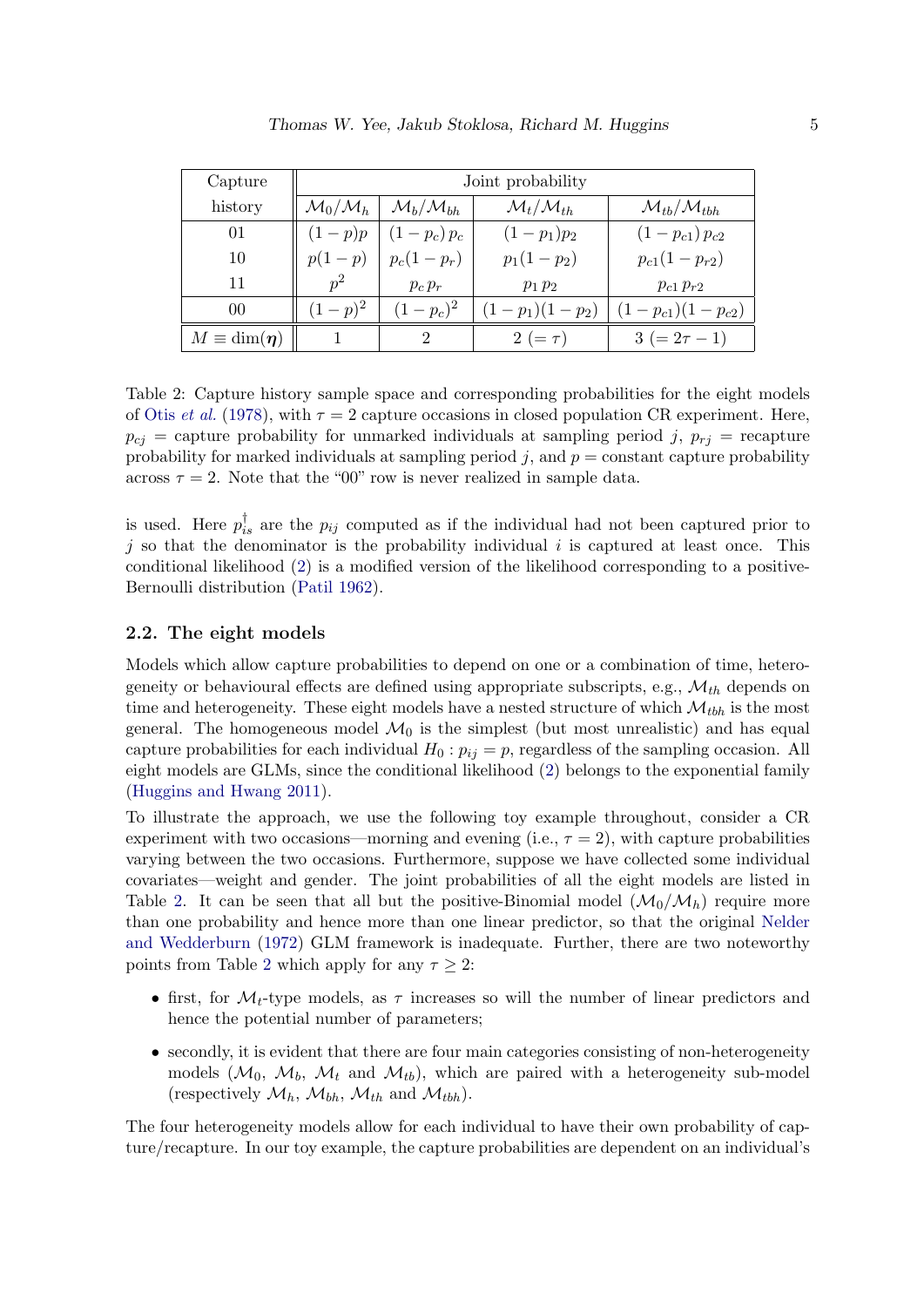weight and gender. We discuss these models further in Section [3.1.](#page-6-0) It is natural to consider individual covariates such as weight and gender as linear/additive predictors. Let  $x_i$  denote a covariate (either continuous or discrete) for the ith individual, which is constant across the capture occasions  $j = 1, \ldots, \tau$ , e.g., for continuous covariates one could use the first observed value or the mean across all j. If there are  $d-1$  covariates, we write  $\mathbf{x}_i = (x_{i1}, \ldots, x_{id})^\top$ with  $x_{i1} = 1$  if there is an intercept. Also, let  $g^{-1}(\eta) = \exp(\eta)/\{1 + \exp(\eta)\}\)$  be the inverse logit function. Consider model  $\mathcal{M}_{tbh}$ , then the capture/recapture probabilities are given as [notation follows Section [3.3\]](#page-8-0)

$$
p_{ij}^{\dagger} = g^{-1} \left( \beta_{(j+1)1}^{*} + \mathbf{x}_{i[-1]}^{\top} \beta_{1[-1]} \right), \quad j = 1, ..., \tau,
$$
  
\n
$$
p_{ij} = g^{-1} \left( \beta_{(1)1}^{*} + \beta_{(j+1)1}^{*} + \mathbf{x}_{i[-1]}^{\top} \beta_{1[-1]} \right), \quad j = 2, ..., \tau,
$$

where  $\beta^*_{(1)1}$  is the behavioural effect of prior capture,  $\beta^*_{(j+1)1}$  for  $j = 1, \ldots, \tau$  are time effects, and  $\beta_{1}$ [−1] are the remaining regression parameters associated with the covariates. Computationally, the conditional likelihood [\(2\)](#page-3-2) is maximized with respect to all the parameters (denote by  $\theta$ ) by the Fisher scoring algorithm using the derivatives given in Appendix A.

#### 2.3. Estimation of N

In the above linear models, to estimate N let  $\pi_i(\theta) = 1 - \prod_{s=1}^{\tau} (1 - p_{is}^{\dagger})$  be the probability that individual i is captured at least once in the course of the study. Then, if  $\theta$  is known, the Horvitz–Thompson (HT; [Horvitz and Thompson](#page-26-15) [1952\)](#page-26-15) estimator

<span id="page-5-1"></span>
$$
\widehat{N}(\boldsymbol{\theta}) = \sum_{i=1}^{n} \pi_i(\boldsymbol{\theta})^{-1}
$$
\n(3)

.

is unbiased for the population size N and an associated estimate of the variance of  $\hat{N}(\theta)$  is  $s^2(\theta) = \sum_{i=1}^n \pi_i(\theta)^{-2} [1 - \pi_i(\theta)].$  If  $\theta$  is estimated by  $\hat{\theta}$  then one can use

<span id="page-5-2"></span>
$$
\text{VAR} \left( \widehat{N}(\widehat{\boldsymbol{\theta}}) \right) \approx s^2(\widehat{\boldsymbol{\theta}}) + \widehat{\boldsymbol{\mathcal{D}}}^{\top} \widehat{\text{VAR}}(\widehat{\boldsymbol{\theta}}) \widehat{\boldsymbol{\mathcal{D}}} \tag{4}
$$

where, following from a Taylor series expansion of  $\widehat{N}(\widehat{\theta})$  about  $\widehat{N}(\theta)$ ,

$$
\mathcal{D} = \frac{dN(\boldsymbol{\theta})}{d\boldsymbol{\theta}} = \sum_{i=1}^{n} \pi_i(\boldsymbol{\theta})^{-2} \frac{d\pi_i(\boldsymbol{\theta})}{d\boldsymbol{\theta}}
$$

$$
= \sum_{i=1}^{n} \frac{-1}{\pi_i(\boldsymbol{\theta})^2} \sum_{s=1}^{\tau} \left[ \prod_{t=1, t \neq s}^{\tau} \left(1 - p_{it}^{\dagger}\right) \right] \frac{\partial p_{is}^{\dagger}}{\partial \boldsymbol{\theta}}
$$

### 3. Vector generalized linear and additive models

<span id="page-5-0"></span>To extend the above linear models, we use VGLMs and VGAMs which we briefly describe in this section. These models fit within a large statistical regression framework which will be described in [Yee](#page-28-11) [\(2015\)](#page-28-11). The details here are purposely terse; readers are directed to [Yee](#page-28-8)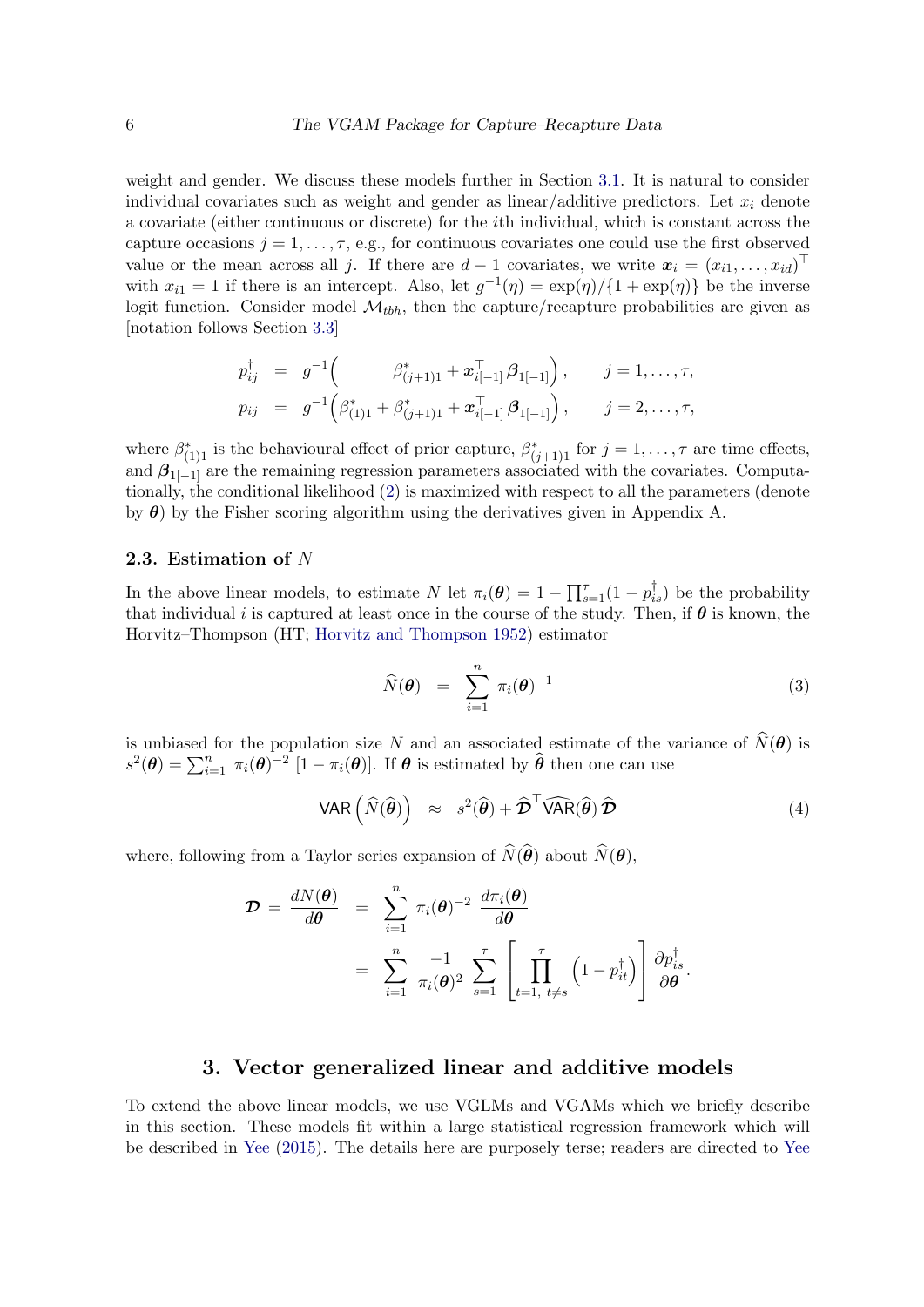[\(2008,](#page-28-8) [2010\)](#page-28-9) for accessible overviews and examples, and [Yee and Wild](#page-28-6) [\(1996\)](#page-28-6) and [Yee and](#page-28-7) [Hastie](#page-28-7) [\(2003\)](#page-28-7) for technical details.

#### <span id="page-6-0"></span>3.1. Basics

Consider observations on independent pairs  $(x_i, y_i)$ ,  $i = 1, \ldots, n$ . We use "[−1]" to delete the first element, e.g.,  $\boldsymbol{x}_{i[-1]} = (x_{i2}, \ldots, x_{id})^\top$ . For simplicity, we will occasionally drop the subscript i and simply write  $\boldsymbol{x} = (x_1, \ldots, x_d)^\top$ . Consider a single observation where  $\boldsymbol{y}$  is a Q-dimensional vector. For the CR models of this paper,  $Q = \tau$  when the response is entered as a matrix of 0s and 1s. The only exception is for the  $\mathcal{M}_0/\mathcal{M}_h$  where the aggregated counts may be inputted, see Section [5.2.](#page-12-0) VGLMs are defined through the model for the conditional density

$$
f(\mathbf{y}|\mathbf{x};\mathbf{B})=f(\mathbf{y},\eta_1,\ldots,\eta_M)
$$

for some known function  $f(\cdot)$ , where  $\mathbf{B} = (\beta_1 \beta_2 \cdots \beta_M)$  is a  $d \times M$  matrix of regression coefficients to be estimated. We may also write  $\mathbf{B}^{\top} = (\beta_{(1)} \beta_{(2)} \cdots \beta_{(d)})$  so that  $\beta_j$  is the *j*th column of **B** and  $\beta_{(k)}$  is the *k*th row.

The *i*th linear predictor is then

<span id="page-6-2"></span>
$$
\eta_j = \boldsymbol{\beta}_j^\top \boldsymbol{x} = \sum_{k=1}^d \beta_{(j)k} x_k, j = 1, \dots, M,
$$
\n(5)

where  $\beta_{(j)k}$  is the kth component of  $\beta_j$ . In the CR context, we remind the reader that, as in Table [2,](#page-4-1) we have  $M = 2$  for  $\mathcal{M}_{bh}$ ,  $M = \tau$  for  $\mathcal{M}_{th}$  and  $M = 2\tau - 1$  for  $\mathcal{M}_{tbh}$ .

In GLMs the linear predictors are used to model the means. The  $\eta_i$  of VGLMs model the parameters of a model. In general, for a parameter  $\theta_j$  we take

<span id="page-6-1"></span>
$$
\eta_j=g_j(\theta_j), j=1,\ldots,M
$$

and we say  $g_i$  is a parameter link function. Write

$$
\boldsymbol{\eta}_i = \left(\begin{array}{c} \eta_1(\boldsymbol{x}_i) \\ \vdots \\ \eta_M(\boldsymbol{x}_i) \end{array}\right) = \mathbf{B}^\top \boldsymbol{x}_i = \left(\begin{array}{c} \boldsymbol{\beta}_1^\top \boldsymbol{x}_i \\ \vdots \\ \boldsymbol{\beta}_M^\top \boldsymbol{x}_i \end{array}\right).
$$
(6)

In practice we may wish to constrain the effect of a covariate to be the same for some of the  $\eta_j$  and to have no effect for others. In our toy example, model  $\mathcal{M}_{th}$  with  $\tau = M = 2, d = 3$ , we have

$$
\eta_1(\boldsymbol{x}_i) = \beta_{(1)1} + \beta_{(1)2} x_{i2} + \beta_{(1)3} x_{i3},
$$
  

$$
\eta_2(\boldsymbol{x}_i) = \beta_{(2)1} + \beta_{(2)2} x_{i2} + \beta_{(2)3} x_{i3},
$$

which correspond to  $x_{i2}$  being the individual's weight and  $x_{i3}$  an indicator of gender say, then we have the constraints  $\beta_{(1)2} \equiv \beta_{(2)2}$  and  $\beta_{(1)3} \equiv \beta_{(2)3}$ . Then, with "\*" denoting the parameters that are estimated,

$$
\eta_1(\boldsymbol{x}_i) = \beta_{(1)1}^* + \beta_{(1)2}^* x_{i2} + \beta_{(1)3}^* x_{i3}, \n\eta_2(\boldsymbol{x}_i) = \beta_{(2)1}^* + \beta_{(1)2}^* x_{i2} + \beta_{(1)3}^* x_{i3},
$$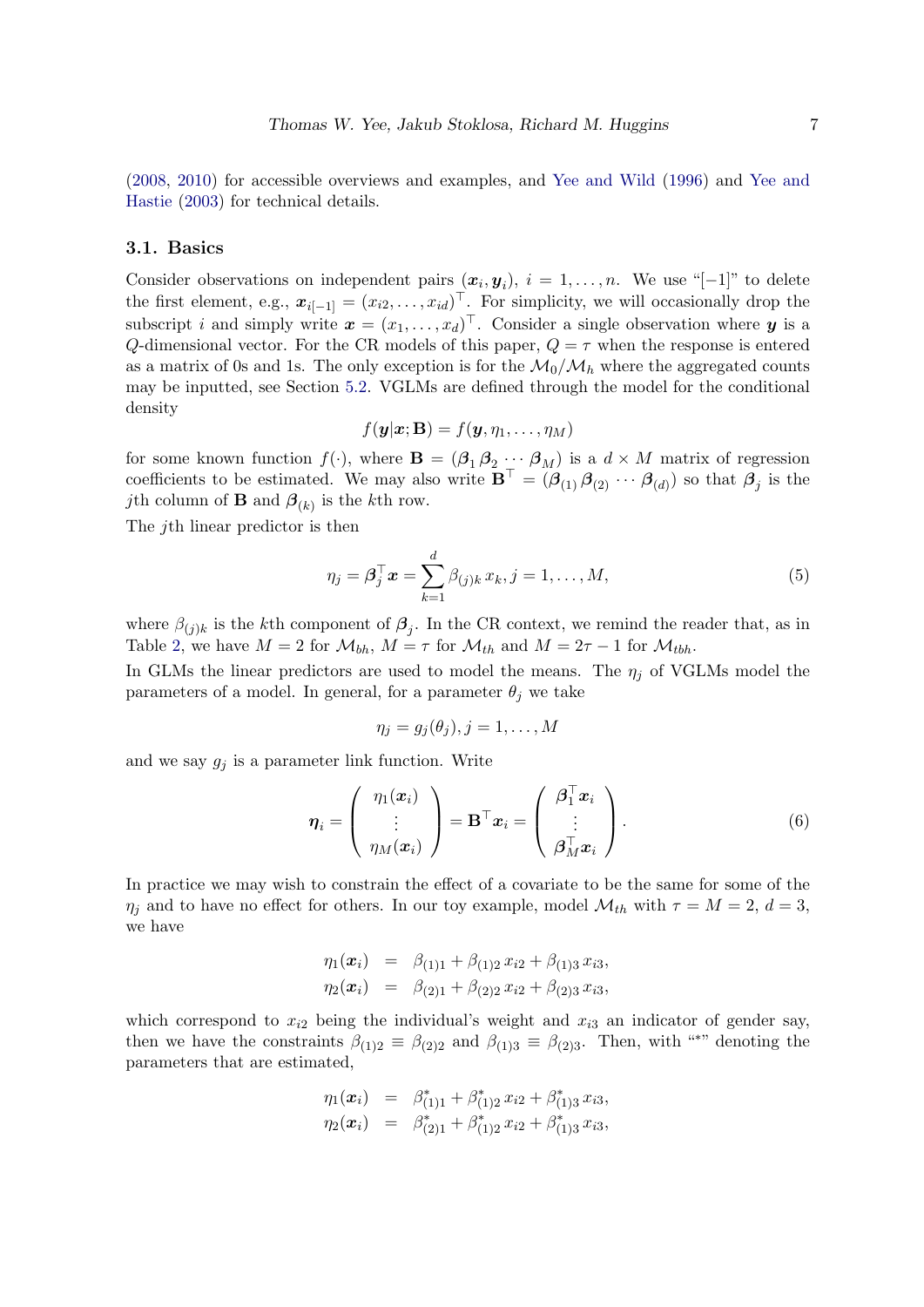and we may write

$$
\eta(\boldsymbol{x}_{i}) = \begin{pmatrix} \eta_{1}(\boldsymbol{x}_{i}) \\ \eta_{2}(\boldsymbol{x}_{i}) \end{pmatrix} = \sum_{k=1}^{3} \beta_{(k)} x_{ik}
$$
  
\n
$$
= \begin{pmatrix} \beta_{(1)1} & \beta_{(1)2} & \beta_{(1)3} \\ \beta_{(2)1} & \beta_{(2)2} & \beta_{(2)3} \end{pmatrix} \begin{pmatrix} x_{i1} \\ x_{i2} \\ x_{i3} \end{pmatrix}
$$
  
\n
$$
= \begin{pmatrix} \beta_{(1)1}^{*} & \beta_{(1)2}^{*} & \beta_{(1)3}^{*} \\ \beta_{(2)1}^{*} & \beta_{(1)2}^{*} & \beta_{(1)3}^{*} \end{pmatrix} \begin{pmatrix} x_{i1} \\ x_{i2} \\ x_{i3} \end{pmatrix}
$$
  
\n
$$
= \begin{pmatrix} 1 & 0 \\ 0 & 1 \end{pmatrix} \begin{pmatrix} \beta_{(1)1}^{*} \\ \beta_{(2)1}^{*} \end{pmatrix} x_{i1} + \begin{pmatrix} 1 \\ 1 \end{pmatrix} \beta_{(1)2}^{*} x_{i2} + \begin{pmatrix} 1 \\ 1 \end{pmatrix} \beta_{(1)3}^{*} x_{i3}
$$
  
\n
$$
= \sum_{k=1}^{3} \mathbf{H}_{k} \beta_{(k)}^{*} x_{ik}.
$$

We can also write this as (noting that  $x_{i1} = 1$ )

$$
\eta(x_i) = \begin{pmatrix} x_{i1} & 0 \\ 0 & x_{i1} \end{pmatrix} \begin{pmatrix} 1 & 0 \\ 0 & 1 \end{pmatrix} \begin{pmatrix} \beta_{(1)1}^* \\ \beta_{(2)1}^* \end{pmatrix} + \begin{pmatrix} x_{i2} & 0 \\ 0 & x_{i2} \end{pmatrix} \begin{pmatrix} 1 \\ 1 \end{pmatrix} \beta_{(1)2}^* + \begin{pmatrix} x_{i3} & 0 \\ 0 & x_{i3} \end{pmatrix} \begin{pmatrix} 1 \\ 1 \end{pmatrix} \beta_{(1)3}^* \n= \sum_{k=1}^3 \text{diag}(x_{ik}, x_{ik}) \mathbf{H}_k \beta_{(k)}^*.
$$

In general, for VGLMs, we represent the models as

<span id="page-7-1"></span>
$$
\eta(\boldsymbol{x}_i) = \sum_{k=1}^d \boldsymbol{\beta}_{(k)} x_{ik}
$$
  
= 
$$
\sum_{k=1}^d \mathbf{H}_k \boldsymbol{\beta}_{(k)}^* x_{ik}
$$
  
= 
$$
\sum_{k=1}^d \text{diag}(x_{ik}, \dots, x_{ik}) \mathbf{H}_k \boldsymbol{\beta}_{(k)}^*
$$
 (7)

<span id="page-7-0"></span>where  $\mathbf{H}_1, \mathbf{H}_2, \ldots, \mathbf{H}_d$  are known constraint matrices of full column-rank (i.e., rank ncol( $\mathbf{H}_k$ )),  $\beta^*_{(k)}$  is a vector containing a possibly reduced set of regression coefficients. Then we may write

$$
\mathbf{B}^{\top} = \left(\mathbf{H}_1 \boldsymbol{\beta}^*_{(1)} \quad \mathbf{H}_2 \boldsymbol{\beta}^*_{(2)} \quad \cdots \quad \mathbf{H}_d \boldsymbol{\beta}^*_{(d)}\right) \tag{8}
$$

as an expression of [\(6\)](#page-6-1) concentrating on columns rather than rows. Note that with no constraints at all, all  $\mathbf{H}_k = \mathbf{I}_M$  and  $\boldsymbol{\beta}_{(k)}^* = \boldsymbol{\beta}_{(k)}$ . We need both [\(6\)](#page-6-1) and [\(8\)](#page-7-0) since we focus on the  $\eta_i$  and at other times on the variables  $x_k$ . The constraint matrices for common models are pre-programmed in VGAM and can be set up by using arguments such as parallel and zero found in VGAM family functions. Alternatively, there is the argument constraints where they may be explicitly inputted. Using constraints is less convenient but provides the full generality of its power.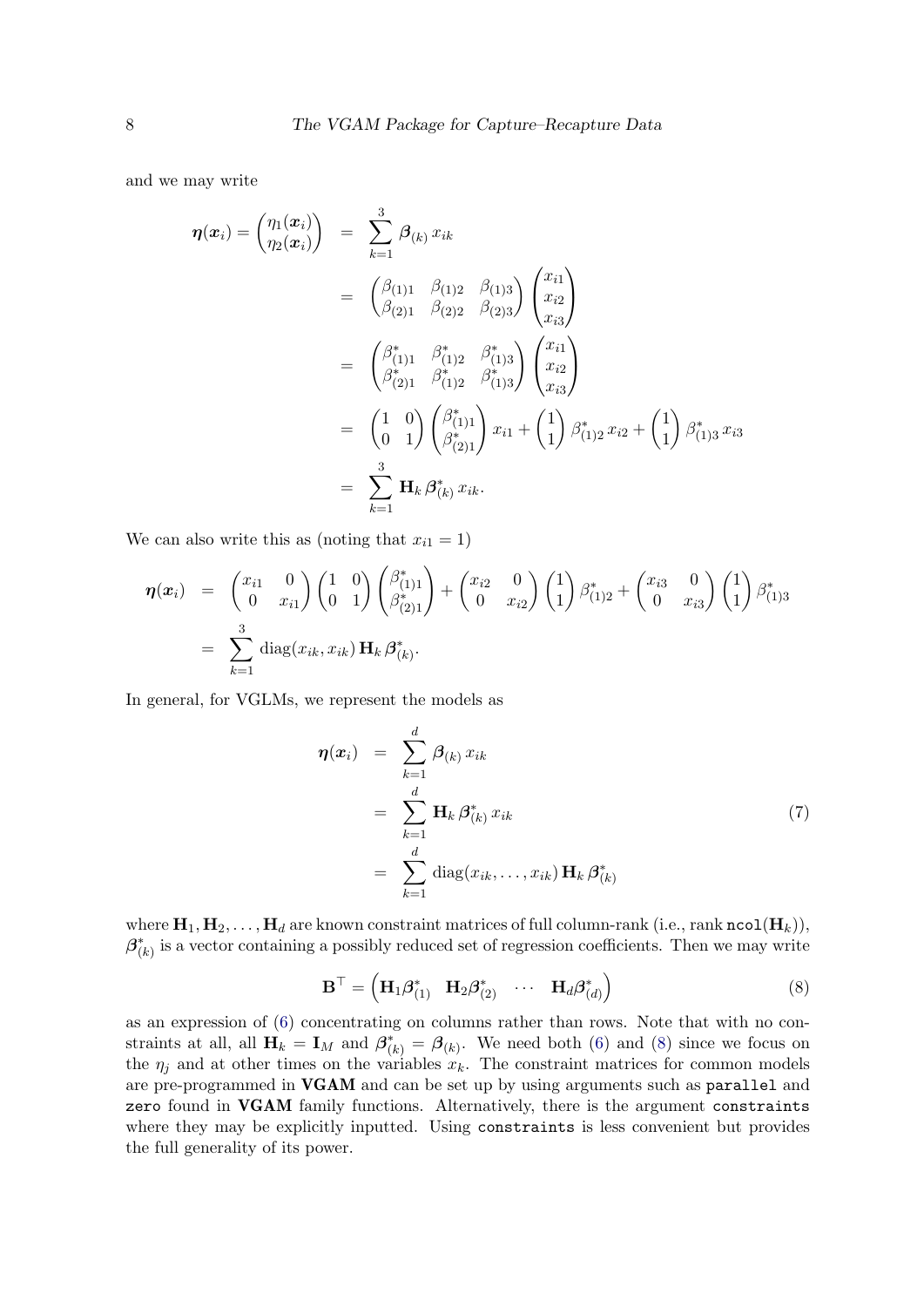#### <span id="page-8-3"></span>3.2. Handling time-varying covariates

Often, the covariates may be time-varying, e.g., when using temperature as a covariate, then a different value is observed and measured for each occasion j for  $j = 1, \ldots, \tau$ . Again, using our toy example with  $M = 2$ ,  $d = 3$ , and  $\tau = 2$ , suppose we have time-dependent covariates  $x_{ij}$ ,  $j = 1, 2$ . We may have the model

$$
\eta_1(\boldsymbol{x}_{i1}) = \beta_{(1)1}^* + \beta_{(1)2}^* x_{i21} + \beta_{(1)3}^* x_{i31},
$$
  
\n
$$
\eta_2(\boldsymbol{x}_{i2}) = \beta_{(2)1}^* + \beta_{(1)2}^* x_{i22} + \beta_{(1)3}^* x_{i32},
$$

for the linear predictor on the two occasions. Here,  $x_{ikt}$  is for the *i*th animal, kth explanatory variable and tth time. We write this model as

$$
\eta(x_{ij}) = \begin{pmatrix} x_{i11} & 0 \\ 0 & x_{i12} \end{pmatrix} \begin{pmatrix} 1 & 0 \\ 0 & 1 \end{pmatrix} \begin{pmatrix} \beta_{(1)1}^* \\ \beta_{(2)1}^* \end{pmatrix} + \begin{pmatrix} x_{i21} & 0 \\ 0 & x_{i22} \end{pmatrix} \begin{pmatrix} 1 \\ 1 \end{pmatrix} \beta_{(1)2}^* + \begin{pmatrix} x_{i31} & 0 \\ 0 & x_{i32} \end{pmatrix} \begin{pmatrix} 1 \\ 1 \end{pmatrix} \beta_{(1)3}^* \n= \sum_{k=1}^3 \text{diag}(x_{ik1}, x_{ik2}) \mathbf{H}_k \beta_{(k)}^*.
$$

Thus to handle time-varying covariates one needs the xij facility of **VGAM** (e.g., see Section [6.3\)](#page-19-0), which allows a covariate to have different values for different  $\eta_i$  through the general formula

<span id="page-8-1"></span>
$$
\eta(x_{ij}) = \sum_{k=1}^d \text{diag}(x_{ik1}, \dots, x_{ikM}) \mathbf{H}_k \boldsymbol{\beta}_{(k)}^* = \sum_{k=1}^d \mathbf{X}_{(ik)}^* \mathbf{H}_k \boldsymbol{\beta}_{(k)}^* \qquad (9)
$$

where  $x_{ikj}$  is the value of variable  $x_k$  for unit i for  $\eta_j$ . The derivation of [\(9\)](#page-8-1), followed by some examples are given in [Yee](#page-28-9) [\(2010\)](#page-28-9). Implementing this model requires specification of the diagonal elements of the matrices  $\mathbf{X}_{ik}^*$  and we see its use in Section [6.3.](#page-19-0) Clearly, a model may include a mix of time-dependent and time-independent covariates. The model is then specified through the constraint matrices  $H_k$  and the covariate matrices  $X_{ij}^{\#}$  $\frac{\pi}{(ik)}$ . Typically in CR experiments, the time-varying covariates will be environmental effects. Fitting timevarying individual covariates requires some interpolation when an individual is not captured and is beyond the scope of the present work.

#### <span id="page-8-0"></span>3.3. VGAMs

<span id="page-8-2"></span>VGAMs replace the linear functions in [\(7\)](#page-7-1) by smoothers such as splines. Hence, the central formula is

$$
\boldsymbol{\eta}_i = \sum_{k=1}^d \mathbf{H}_k \, \boldsymbol{f}_k^*(x_{ik}) \tag{10}
$$

where  $\boldsymbol{f}_k^*(x_k) = (f_{k(1)}^*(x_k), \ldots, f_{k(M_k)}^*(x_k))^{\top}$  is a vector of  $M_k$  smooth functions of  $x_k$ , where  $M_k = \texttt{ncol}(\mathbf{H}_k)$  is the rank of the constraint matrix for  $x_k$ . Note that standard error bands are available upon plotting the estimated component functions (details at [Yee and Wild](#page-28-6) [\(1996\)](#page-28-6)), e.g., see Figure [1.](#page-17-0)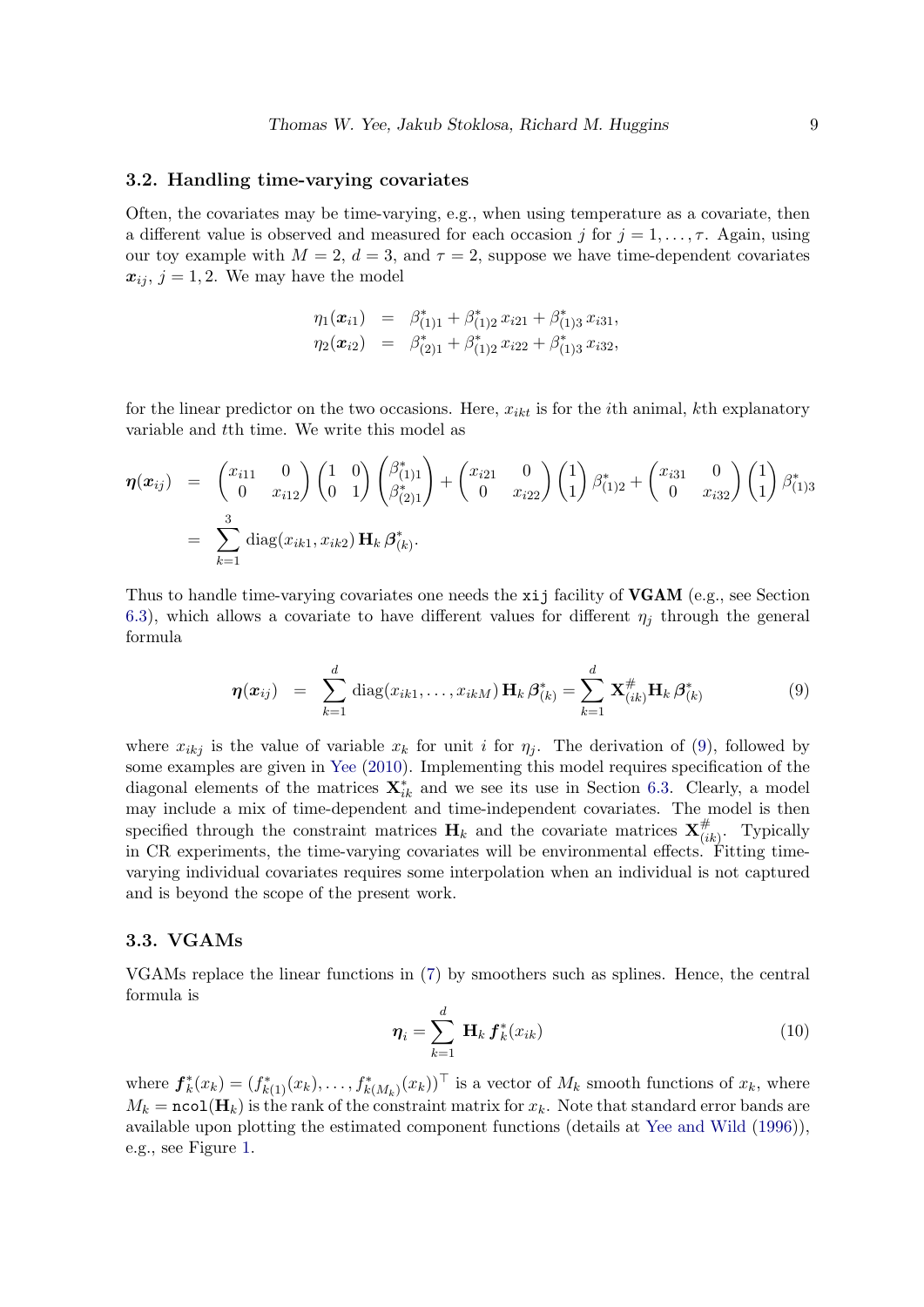### 4. VGLMs and VGAMs applied to CR data

<span id="page-9-0"></span>In this section we merge the results of Sections [2](#page-2-0) and [3](#page-5-0) to show how the eight models of [Otis](#page-27-0) [et al.](#page-27-0) [\(1978\)](#page-27-0) can be fitted naturally within the VGLM/VGAM framework.

#### 4.1. Linear predictors and constraint matrices

As in Section [3.1,](#page-6-0) we now write  $y_i$  as the capture history vector for individual i. Written technically,  $y_i \in (\{0,1\})^{\tau} \setminus \{0_{\tau}\}\)$  so that there is at least one 1 (capture). For simplicity let  $p_c$ and  $p_r$  be the capture and recapture probabilities. Recall that the value for M will depend on the CR model type and the number of capture occasions considered in the experiment, for example, consider model  $\mathcal{M}_b$  as in Table [2,](#page-4-1) then  $(\eta_1, \eta_2) = (g(p_c), g(p_r))$  for some link function g, thus  $M = 2$ . The upper half of Table [3](#page-10-0) gives these for the eight Otis [et al.](#page-27-0) [\(1978\)](#page-27-0) models. The lower half of Table [3](#page-10-0) gives the names of the **VGAM** family function that fits those models. They work very similarly to the family argument of  $glm()$ , e.g.,

```
R> vglm(cbind(y1, y2, y3, y4, y5, y6) \tilde{ } weight + sex + age,
+ family = posbernoulli.t, data = pdata)
```
is a simple call to fit a  $\mathcal{M}_{th}$  model. The response is a matrix containing 0 and 1 values only, and three individual covariates are used here. The argument name family was chosen for not necessitating glm() users learning a new argument name; and the concept of error distributions as for the GLM class does not carry over for VGLMs. Indeed, family denotes some full-likelihood specified statistical model worth fitting in its own right regardless of an 'error distribution' which may not make sense. Each family function has logit() as their default link, however, alternatives such as probit() and cloglog() are also permissible. Section [5](#page-11-0) discusses the software side of **VGAM** in detail, and Section [6](#page-14-0) gives more examples. As noted above, constraint matrices are used to simplify complex models, e.g., model  $\mathcal{M}_{tbh}$ into model  $\mathcal{M}_{th}$ . The default constraint matrices for the  $\mathcal{M}_{t\bar{b}h}(\tau)$  model are given in Table [4.](#page-11-1) These are easily constructed using the **drop.b, parallel.b** and **parallel.t** arguments in the family function. More generally, the  $H_k$  may be inputted using the constraints argument see [Yee](#page-28-8) [\(2008\)](#page-28-8) and [Yee](#page-28-9) [\(2010\)](#page-28-9) for examples. It can be seen that the building blocks of the  $\mathbf{H}_k$  are 1, 0, I and O. This is because one wishes to constrain the effect of  $x_k$  to be the same for capture and recapture probabilities. In general, we believe the  $H_k$  in conjunction with [\(9\)](#page-8-1) can accommodate all linear constraints between the estimated regression coefficients  $\beta_{(j)k}$ .

For time-varying covariates models, the M diagonal elements  $x_{ikj}$  in [\(9\)](#page-8-1) correspond to the value of covariate  $x_k$  at time j for individual i. These are inputted successively in order using the xij argument, e.g., as in Section [6.3.](#page-19-0)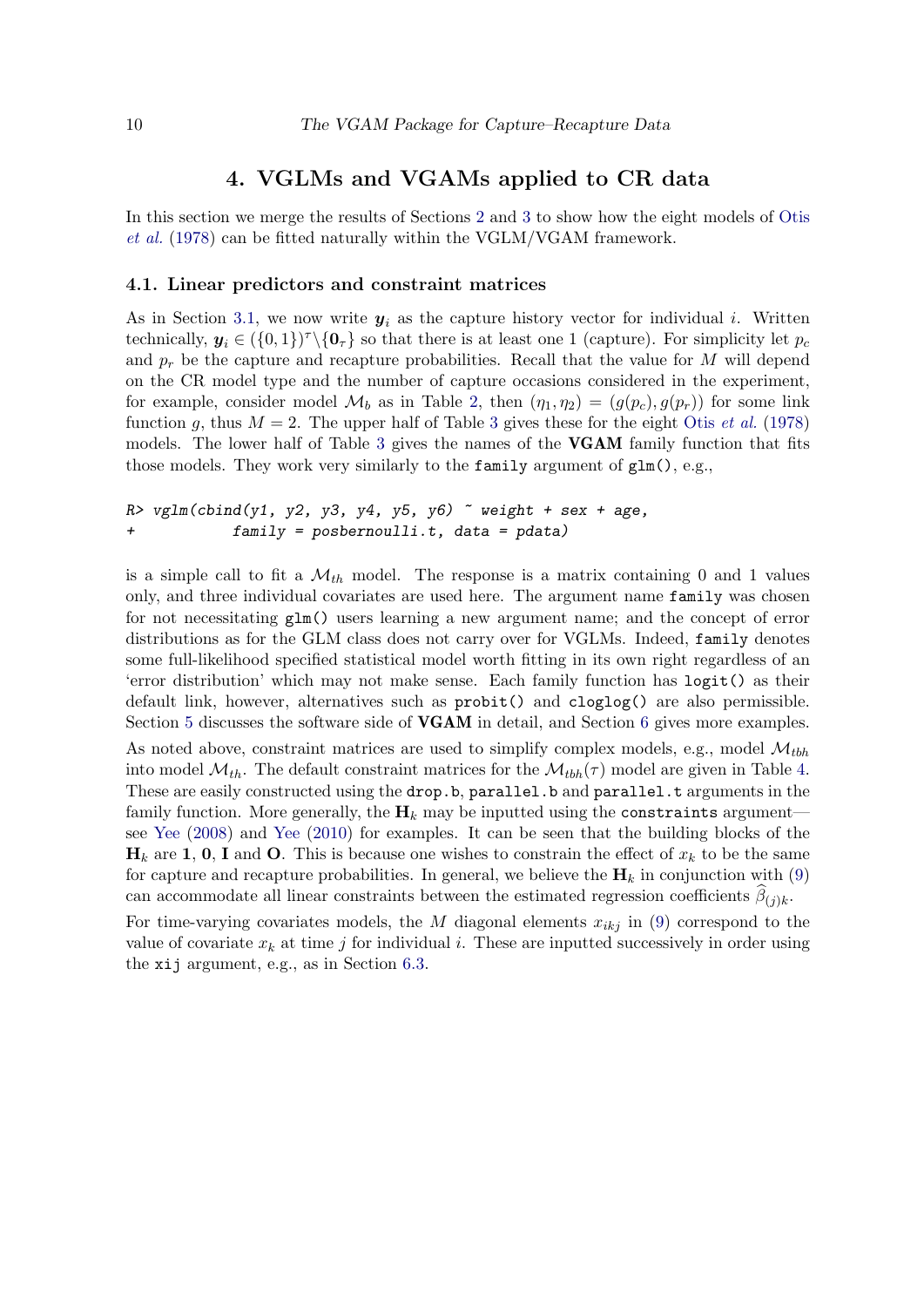| Model                                | $\boldsymbol{\eta}^\top$                                              |
|--------------------------------------|-----------------------------------------------------------------------|
| $\mathcal{M}_0/\mathcal{M}_h$        | g(p)                                                                  |
| $\mathcal{M}_b/\mathcal{M}_{bh}$     | $(g(p_c), g(p_r))$                                                    |
| $\mathcal{M}_t/\mathcal{M}_{th}$     | $(g(p_1), \ldots, g(p_{\tau}))$                                       |
| $\mathcal{M}_{tb}/\mathcal{M}_{tbh}$ | $(g(p_{c1}), \ldots, g(p_{c\tau}), g(p_{r2}), \ldots, g(p_{r\tau}))$  |
| Model                                | $family =$                                                            |
| $\mathcal{M}_0/\mathcal{M}_h$        | posbinomial(omit.constant = TRUE)                                     |
|                                      | $posbernoulli.b(drop.b = FALSE ~ 0)$                                  |
|                                      | posbernoulli.t(parallel.t = FALSE $\sim$ 0)                           |
|                                      | posbernoulli.tb(drop.b = FALSE $\sim$ 0, parallel.t = FALSE $\sim$ 0) |
| $\mathcal{M}_b/\mathcal{M}_{bh}$     | posbernoulli.b()                                                      |
|                                      | posbernoulli.tb(drop.b = FALSE $\sim$ 1, parallel.t = FALSE $\sim$ 0) |
| $\mathcal{M}_t/\mathcal{M}_{th}$     | posbernoulli.t()                                                      |
|                                      | posbernoulli.tb(drop.b = FALSE $\sim$ 0, parallel.t = FALSE $\sim$ 1) |
| $\mathcal{M}_{tb}/\mathcal{M}_{tbh}$ | posbernoulli.tb()                                                     |

<span id="page-10-0"></span>Table 3: Upper table gives the  $\eta$  for the eight Otis *[et al.](#page-27-0)* [\(1978\)](#page-27-0) models. Lower table gives the relationships between the eight models and function calls. See Table [2](#page-4-1) for definitions. The  $q =$ logit link is default for all.

#### 4.2. Penalized likelihood and smoothing parameters

For each covariate  $x_k$ , the smoothness of each component function  $f^*_{(j)k}$  in [\(10\)](#page-8-2) can be controlled by the non-negative smoothing parameters  $\lambda_{(j)k}$ . [Yee and Wild](#page-28-12) [\(1994\)](#page-28-12) show that, when vector splines are used as the smoother, the penalized conditional log-likelihood

<span id="page-10-1"></span>
$$
\ell_p \equiv \log L_p = \ell_c - \frac{1}{2} \sum_{k=1}^d \sum_{j=1}^{\text{ncol}(\mathbf{H}_k)} \lambda_{(j)k} \int_{a_k}^{b_k} \left\{ f_{(j)k}^{*''}(t) \right\}^2 dt \tag{11}
$$

is maximized. Here,  $\ell_c$  is the logarithm of the conditional likelihood function [\(2\)](#page-3-2). The penalized conditional likelihood [\(11\)](#page-10-1) is a natural extension of the penalty approach described in [Green and Silverman](#page-26-16) [\(1994\)](#page-26-16) to models with multiple  $\eta_i$ .

An important practical issue is to control for overfitting and smoothness in the model. The s() function used within vgam() signifies the smooth functions  $f^*_{(j)k}$  estimated by vector splines, and there is an argument spar for the smoothing parameters, and a relatively small (positive) value will mean much flexibility and wiggliness. As spar increases the solution converges to the least squares estimate. More commonly, the argument df is used, and this is known as the equivalent degrees of freedom (EDF). A value of unity means a linear fit, and the default is the value 4 which affords a reasonable amount of flexibility.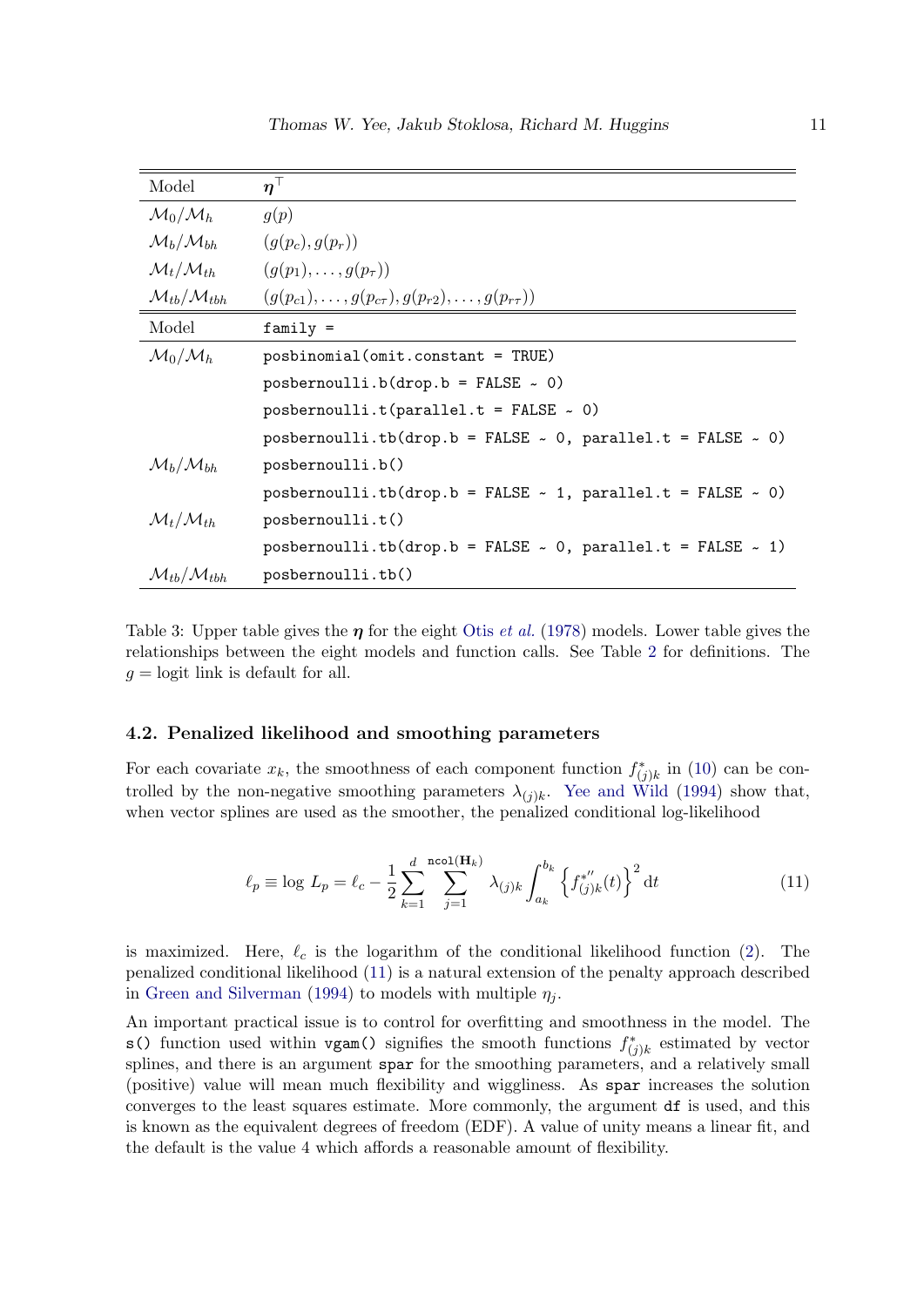$$
\text{parallel.t} \quad \text{parallel.t}
$$
\n
$$
\text{parallel.b} \quad \left(\begin{array}{cc} \mathbf{0}_{\tau} & \mathbf{1}_{\tau} \\ \mathbf{1}_{\tau-1} & \mathbf{1}_{\tau-1} \end{array}\right), \left(\begin{array}{c} \mathbf{1}_{\tau} \\ \mathbf{1}_{\tau-1} \end{array}\right) \quad \left(\begin{array}{cc} \mathbf{0}_{\tau} & \mathbf{I}_{\tau} \\ \mathbf{1}_{\tau-1} & \mathbf{1}_{\tau[-1,]} \end{array}\right), \left(\begin{array}{c} \mathbf{I}_{\tau} \\ \mathbf{1}_{\tau-1} \end{array}\right)
$$
\n
$$
\text{parallel.b} \quad \left(\begin{array}{cc} \mathbf{0}_{\tau \times (\tau-1)} & \mathbf{1}_{\tau} \\ \mathbf{I}_{\tau-1} & \mathbf{1}_{\tau-1} \end{array}\right), \left(\begin{array}{cc} \mathbf{1}_{\tau} \\ \mathbf{1}_{\tau-1} \end{array}\right) \quad \left(\begin{array}{cc} \mathbf{0}_{\tau \times (\tau-1)} & \mathbf{I}_{\tau} \\ \mathbf{I}_{\tau-1} & \mathbf{I}_{\tau[-1,]} \end{array}\right), \left(\begin{array}{cc} \mathbf{I}_{\tau} \\ \mathbf{I}_{\tau-1} \end{array}\right)
$$

<span id="page-11-1"></span>Table 4: For the general  $\mathcal{M}_{bb}(\tau)$  family post-inputation the constraint matrices corresponding to the arguments parallel.t, parallel.b and drop.b. In each cell the LHS matrix is  $H_k$  when drop.b is FALSE for  $x_k$ . The RHS matrix is when drop.b is TRUE for  $x_k$ ; it simply deletes the left submatrix of  $H_k$ . These  $H_k$  should be seen in light of Table [3.](#page-10-0) Notes: (i) the default for pospernoulli.tb() is  $H_1$  = the LHS matrix of the top-right cell and  $\mathbf{H}_k =$  the RHS matrix of the top-left cell; and (ii)  $\mathbf{I}_{\tau[-1,1]} = (\mathbf{0}_{\tau-1}|\mathbf{I}_{\tau-1}).$ 

### 5. Software details for CR models in VGAM

<span id="page-11-0"></span>Having presented the conditional likelihood [\(2\)](#page-3-2) and VGLMs/VGAMs for CR models, we further discuss the fitting in VGAM. It is assumed that users are somewhat familiar with modelling in R and using  $g1m()$  class objects. **VGAM**, authored by TWY, uses S4 classes. In order to present the new family functions developed for vglm() and vgam(), some additional preliminaries for VGAM are given below. Version 0.9-4 or later is assumed, and the latest prerelease version is available at [http://www.stat.auckland.ac.nz/yee/VGAM/prerelease](http://www.stat.auckland.ac.nz/ yee/VGAM/prerelease).

In vglm()/vgam(), both  $\mathcal{M}_0$  and  $\mathcal{M}_h$  are serviced by family = posbinomial(), i.e., the positive-binomial family. For models  $\mathcal{M}_b$ ,  $\mathcal{M}_t$  and  $\mathcal{M}_{tb}$ , each of these are serviced by their corresponding family = posbernoulli.-type functions as in Table [3.](#page-10-0) Formulas of the form  $\sim$  1 correspond to  $\mathcal{M}_0$ ,  $\mathcal{M}_b$ ,  $\mathcal{M}_t$  and  $\mathcal{M}_{tb}$ ; otherwise they are  $\mathcal{M}_h$ ,  $\mathcal{M}_{bh}$ ,  $\mathcal{M}_{th}$  and  $\mathcal{M}_{tbh}$ .

Below we describe each of the eight models with their **VGAM** representation and their default values, we also give additional remarks. All eight models can be fit using posbernoulli.tb(), it is generally not recommended as it is less efficient in terms of memory requirements and speed.

#### 5.1. Basic software details

All family functions except postinomial () should have a  $n \times \tau$  capture history matrix as the response, preferably with column names. Indicators of the past capture of individual  $i$ , defined as  $z_{ij}$ , are stored on **VGAM** objects as the cap.hist1 component in the extra slot. Also, there is a component called cap1 which indicates on which sampling occasion the first capture occurred.

As will be illustrated in Section [6.3,](#page-19-0) a fitted CR object stores the point estimate for the population size estimator [\(3\)](#page-5-1), in the extra slot with component name N.hat. Likewise, its standard error [\(4\)](#page-5-2) has component name SE.N.hat. By default all the family functions return fitted values corresponding to the probabilities in the conditional likelihood function [\(2\)](#page-3-2), however, Appendix B describes an alternative type of fitted value; the choice is made by the argument type.fitted, and the fitted values are returned by the fitted() methods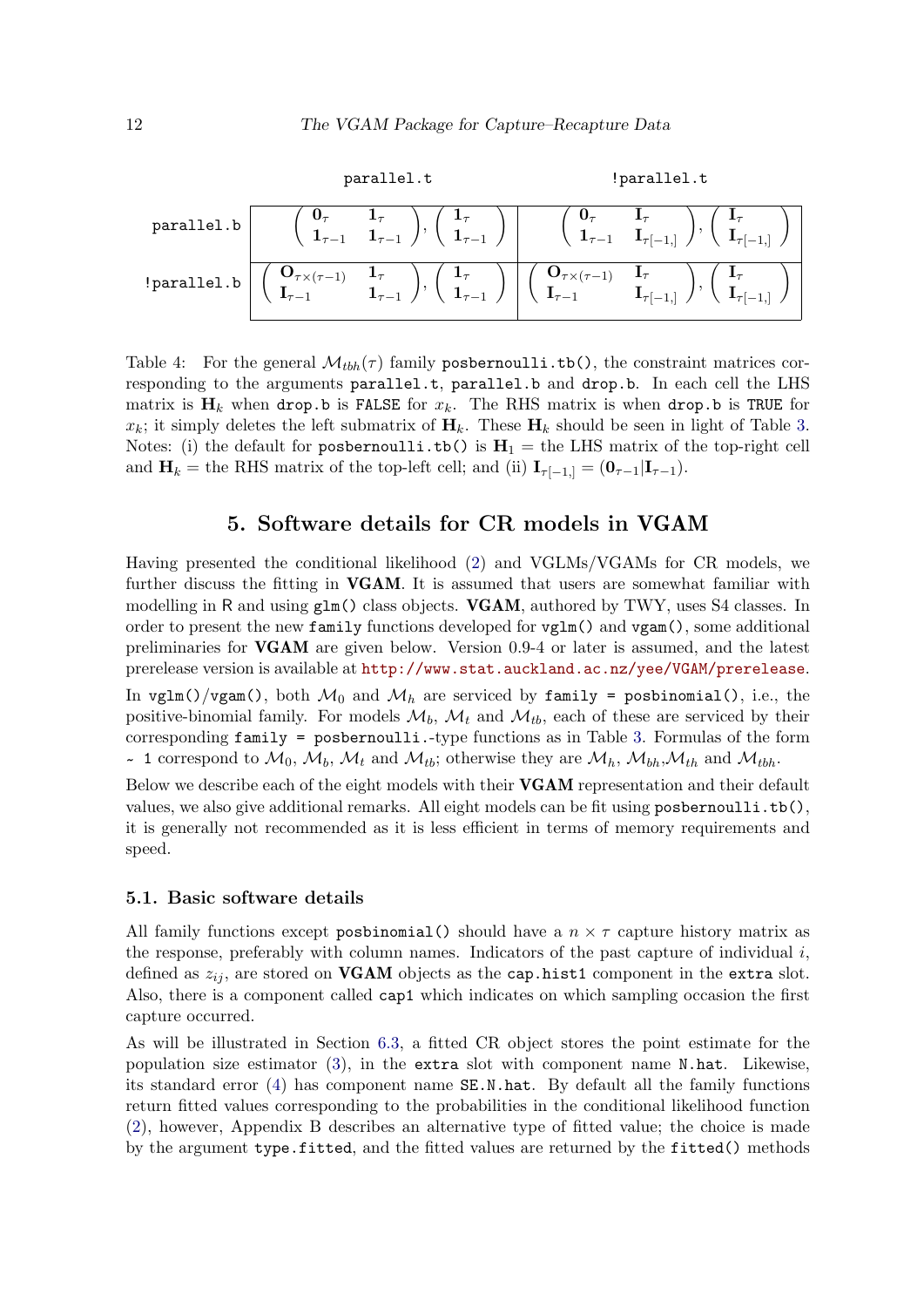function.

Notice that in Table [3,](#page-10-0) the **VGAM** family functions have arguments such as parallel.b which may be assigned a logical or else a formula with a logical as the response. If it is a single logical then the function may or may not apply that constraint to the intercept. The formula is the most general and some care must be taken with the intercept term. Here are some examples of the syntax:

- parallel.b = TRUE ~  $x2$  means a parallelism assumption is applied to variables  $x_2$ and the intercept, since formulas include the intercept by default.
- parallel.b = TRUE ~  $x2-1$  means a parallelism assumption is applied to variable  $x_2$ only.
- parallel.b = FALSE ~ 0 means a parallelism assumption is applied to every variable including the intercept.

### <span id="page-12-0"></span>5.2. Models  $\mathcal{M}_0/\mathcal{M}_h$

For  $\mathcal{M}_0/\mathcal{M}_h$ , the defaults are given as

R> args(posbinomial)

```
function (link = "logit", multiple.responses = FALSE, parallel = FALSE,
    omit.constant = FALSE, p.small = 1e-04, no.warning = FALSE,
    zero = NULL)
NULL
```
Both models can alternatively be fitted using posbernoulli.t(), posbernoulli.b() and posbernoulli.tb() by setting the appropriate constrains/arguments (Table [3\)](#page-10-0). For example, setting  $\texttt{posbernoulli.t}(\texttt{parallel.t = FALSE ~ 0})$  constrains all the  $p_j$  to be equal.

If comparing all eight models using AIC() or BIC() then setting omit.constant = TRUE will allow for comparisons to be made with the positive-Bernoulli functions given below. The reason is that this omits the log-normalizing constant  $\log \binom{\tau}{\tau y_i^*}$  from its conditional loglikelihood so that it is comparable with the logarithm of [\(2\)](#page-3-2).

An extreme case for  $\mathcal{M}_h$  is where  $p_{ij} = p_i$  with  $p_i$  being parameters in their own right (Otis [et al.](#page-27-0) [1978\)](#page-27-0). While this could possibly be fitted by creating a covariate of the form factor(1:n) there would be far too many parameters for comfort. Such an extreme case is not recommended to avoid over-parameterization.

```
5.3. Models \mathcal{M}_t/\mathcal{M}_{th}
```

```
R> args(posbernoulli.t)
function (link = "logit", parallel.t = FALSE \tilde{ } 1, iprob = NULL,
    p.small = 1e-04, no.warning = FALSE)
NULL
```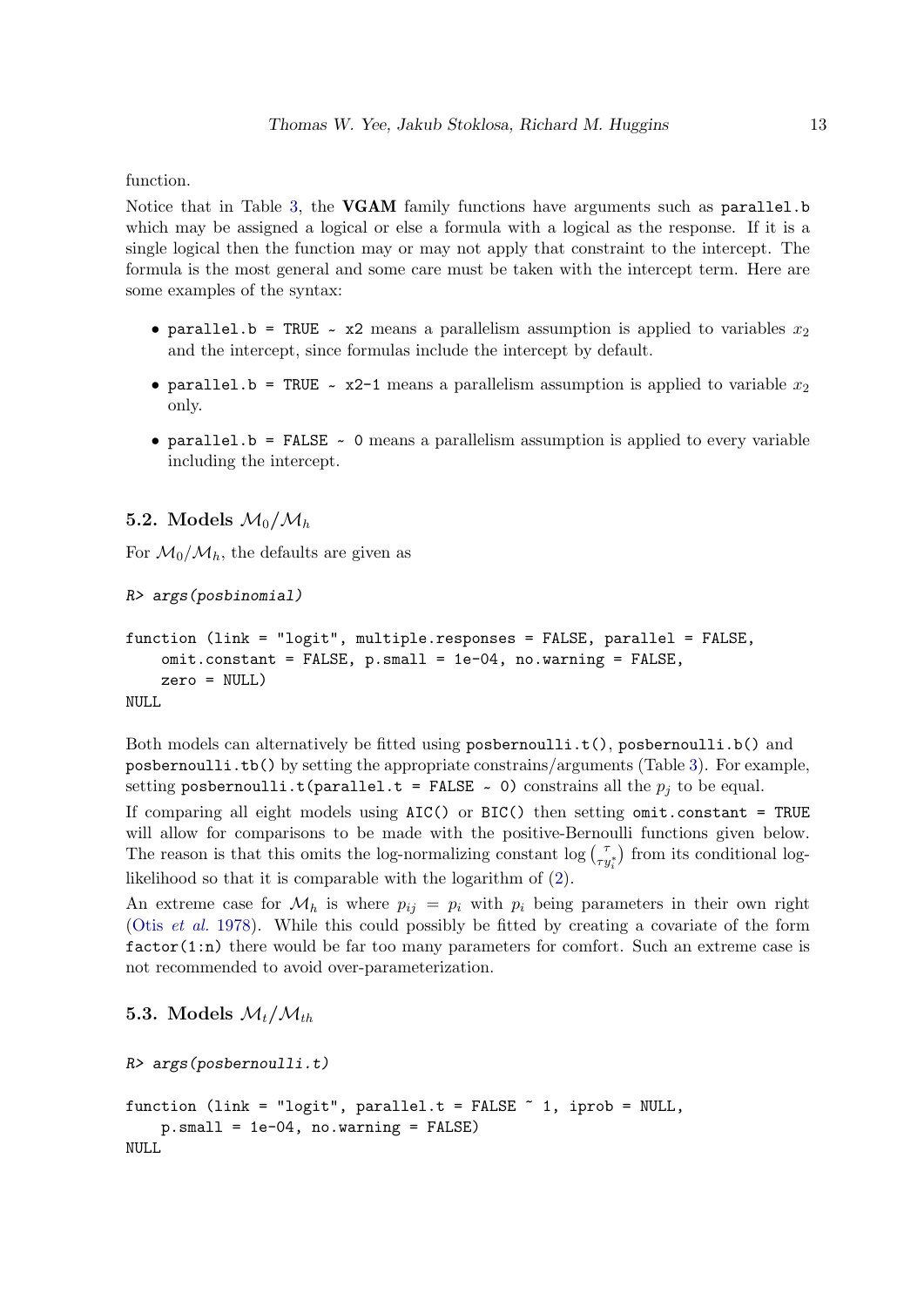Note that for  $\mathcal{M}_t$ , capture probabilities are the same for each individual but may vary with time, i.e.,  $H_0: p_{ij} = p_j$ . One might wish to constrain the probabilities of a subset of sampling occasions to be equal by forming the appropriate constraint matrices.

Argument iprob is for an optional initial value for the probability, however all VGAM family functions are self-starting and usually do not need such input.

### 5.4. Models  $\mathcal{M}_b/\mathcal{M}_{bh}$

```
R> args(posbernoulli.b)
```

```
function (link = "logit", drop.b = FALSE ~ 1, type.fitted = c("likelihood.cond",
    "mean.uncond"), I2 = FALSE, ipcapture = NULL, iprecapture = NULL,
    p.small = 1e-04, no.warning = FALSE)
NULL
```
Setting  $drop.b = FALSE \sim 0$  assumes there is no behavioural effect and this reduces to  $\mathcal{M}_0/\mathcal{M}_h$ . The default constraint matrices are

$$
\mathbf{H}_1 = \left( \begin{array}{cc} 0 & 1 \\ 1 & 1 \end{array} \right), \quad \mathbf{H}_2 = \cdots = \mathbf{H}_d = \left( \begin{array}{c} 1 \\ 1 \end{array} \right)
$$

so that the first coefficient  $\beta^*_{(1)1}$  corresponds to the behavioural effect. Section [6.4](#page-22-0) illustrates how the VGLM/VGAM framework can handle short-term and long-term behavioural effects.

### 5.5. Models  $\mathcal{M}_{th}/\mathcal{M}_{thh}$

There are three arguments which determine whether there are behavioural effects and/or time effects: parallel.b, parallel.t and drop.b. The last two are as above. The defaults are

```
R> args(posbernoulli.tb)
```

```
function (link = "logit", parallel.t = FALSE \tilde{ } 1, parallel.b = FALSE \tilde{ }0, drop.b = FALSE \tilde{ } 1, type.fitted = c("likelihood.cond",
    "mean.uncond"), imethod = 1, iprob = NULL, p.small = 1e-04,
    no.warning = FALSE, ridge.constant = 0.01, ridge.power = -4)
NULL
```
One would usually want to keep the behavioural effect to be equal over different sampling occasions, therefore parallel.b should be normally left to its default. Allowing it to be FALSE for a covariate  $x_k$  means an additional  $\tau - 1$  parameters, something that is not warranted unless the data set is very large and/or the behavioural effect varies greatly over time.

Arguments ridge.constant and ridge.power concern the working weight matrices and are explained in Appendix A.

Finally, we note that using

```
R > vglm(...), family = posbernoulli.tb(parallel.b = TRUE ~ 0, parallel.t = TRUE ~ 0,
\text{drop.b = TRUE} \approx 0)
```
fits the most general model. Its formula is effectively [\(5\)](#page-6-2) for  $M = 2\tau - 1$ , hence there are  $(2\tau - 1)d$  regression coefficients in total—far too many for most data sets.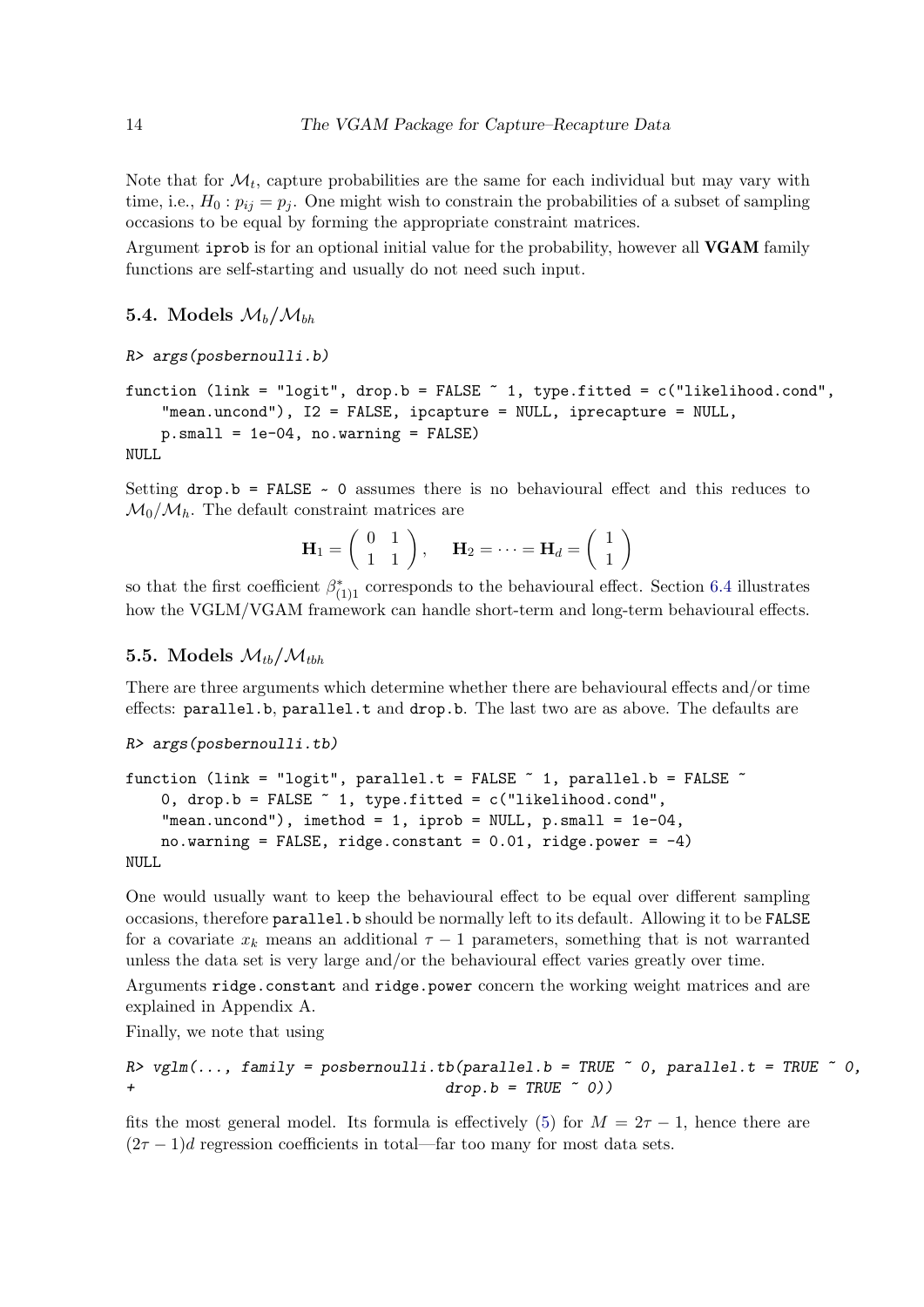### 6. Examples

<span id="page-14-0"></span>We present several examples using **VGAM** on both real-life and simulated CR data.

#### <span id="page-14-1"></span>6.1. Deer mice

Our first example uses a well-known data set analyzed in both [Huggins](#page-26-14) [\(1991\)](#page-26-14) and [Amstrup](#page-26-1) [et al.](#page-26-1) [\(2005\)](#page-26-1). The CR data was collected on the deer mouse (Peromyscus maniculatus), a small rodent native to North America, and about 8 to 10 cm long, not counting the length of the tail. There were  $n = 38$  individual mice caught over  $\tau = 6$  trapping occasions. Individual body weight, sex and age (young or adult) were also recorded, which we used as covariates to model heterogeneity. The data are given in the following data frame deermice:

```
R> head(deermice, 4)
```

|  |  |  |               |                   | y1 y2 y3 y4 y5 y6 sex age weight |
|--|--|--|---------------|-------------------|----------------------------------|
|  |  |  |               | 1 1 1 1 1 1 1 0 y | 12                               |
|  |  |  |               | 2 1 0 0 1 1 1 1 y | 15                               |
|  |  |  |               | 3 1 1 0 0 1 1 0   | 15                               |
|  |  |  | 4 1 1 0 1 1 1 | $\overline{0}$    | 15                               |

Each row represents the capture history followed by the corresponding covariate values for each observed individual. We compared our results with those given in [Huggins](#page-26-14) [\(1991\)](#page-26-14), who reported an analysis which involved fitting all eight model variations. Prior to this we relabelled the age and sex covariates to match those given in [Huggins](#page-26-14) [\(1991\)](#page-26-14).

```
R> deermice \leq within(deermice, {
+ age <- 2 - as.numeric(age)
+ sex <- 1 - as.numeric(sex)
+})
```
Below we demonstrate model fitting for each model in VGAM:

```
R > M.0 \leq \text{vglm}(cbind(y1, y2, y3, y4, y5, y6) \approx 1,+ posbernoulli.t(parallel = TRUE ~ 1), data = deermice)
R > M.b \leftarrow vglm(cbind(y1, y2, y3, y4, y5, y6) \sim 1,
             posbernoulli.b, data = determine)R > M.t \leftarrow vglm(cbind(y1, y2, y3, y4, y5, y6) \sim 1,
+ posbernoulli.t, data = deermice)
R> M.h <- vglm(cbind(y1, y2, y3, y4, y5, y6) \tilde{ } weight + sex + age,
+ posbernoulli.t(parallel = TRUE ~ weight + sex + age), data = deermice)
R> M.th <- vglm(cbind(y1, y2, y3, y4, y5, y6) \tilde{ } weight + sex + age,
+ posbernoulli.t, data = deermice)
R > M.tb \leftarrow vglm(cbind(y1, y2, y3, y4, y5, y6) \sim 1,
+ posbernoulli.tb, data = deermice)
R> M.bh \leq vglm(cbind(y1, y2, y3, y4, y5, y6) \sim weight + sex + age,
              posbernoulli.b, data = determine)R> M.tbh <- vglm(cbind(y1, y2, y3, y4, y5, y6) \tilde{ } weight + sex + age,
               posbernoulli.th, data = determine)
```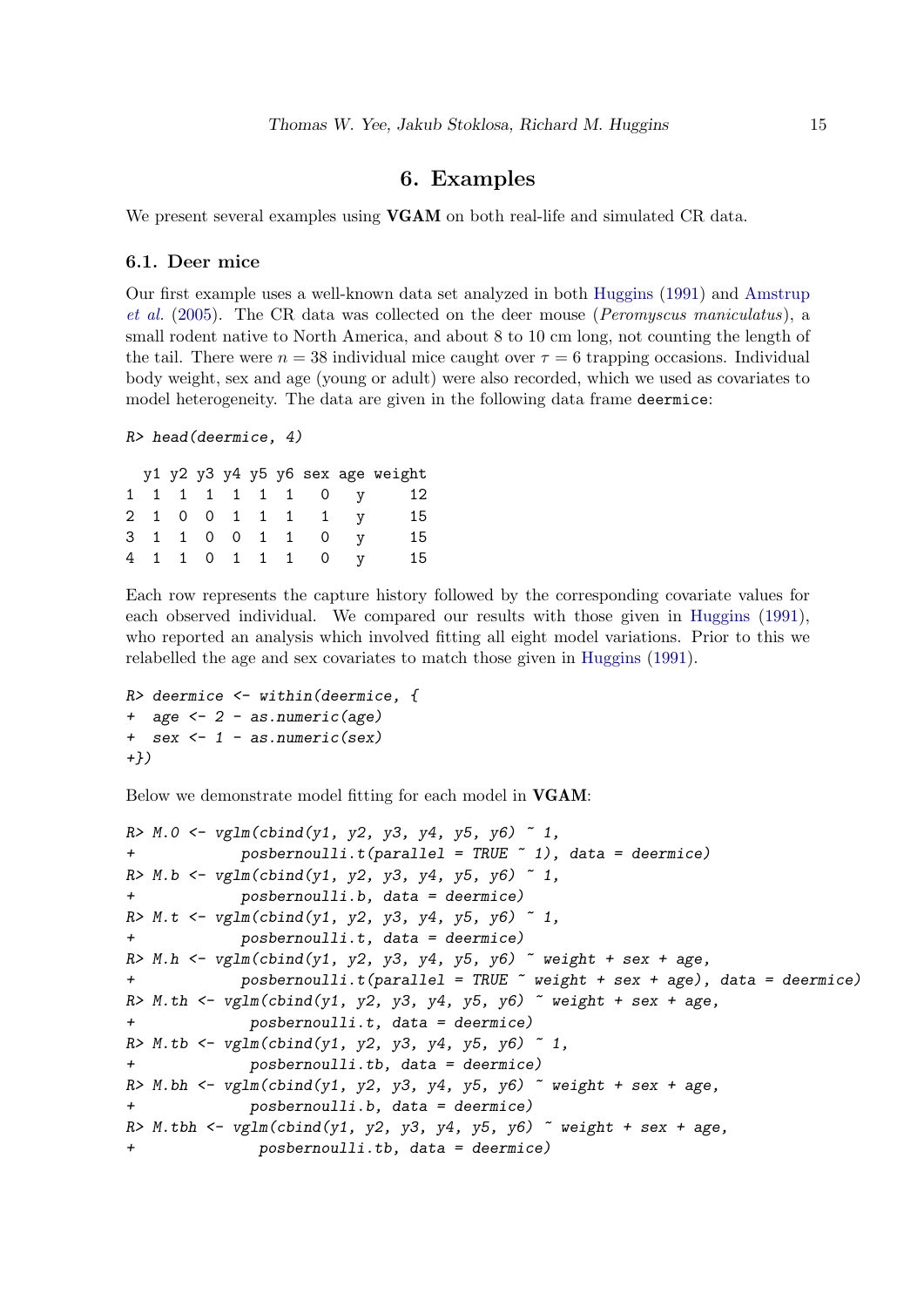Notice that parallel = TRUE was used for models  $\mathcal{M}_0/\mathcal{M}_h$ . Population size estimates with standard errors (SE), log-likelihood and AIC values, can all be easily obtained using the following, for example, consider model  $\mathcal{M}_{bh}$ :

R> c(M.bh@extra\$N.hat, M.bh@extra\$SE.N.hat)

[1] 47.144 7.322

R> c(logLik(M.bh), AIC(M.bh))

[1] -139.5 289.1

We did this for each model, and obtained the following:

R> Table

M.tbh M.bh M.tb M.th M.h M.b M.t M.0 N.hat 47.14 47.14 46.48 39.66 39.85 42.26 38.40 38.47 SE 9.70 7.32 12.64 1.61 1.72 3.75 0.66 0.72 -2ln(L) 274.66 279.08 296.36 279.10 289.74 300.86 304.84 314.54 AIC 294.66 289.09 310.36 297.10 297.75 304.87 316.84 316.54

Based on the AIC, it was concluded that  $\mathcal{M}_{bh}$  was superior (although other criteria can also be considered), yielding the following coefficients (as well as their SEs):

 $R$ > round(coef(M.bh), 2)

|      | (Intercept):1 (Intercept):2 | weight | sex  | age     |
|------|-----------------------------|--------|------|---------|
| 1.18 | $-2.91$                     | 0.16   | 0.92 | $-1.88$ |

 $R$ > round(sqrt(diag(vcov(M.bh))), 2)

|      | $(Intercept):1$ $(Intercept):2$ | weight | sex  | age  |
|------|---------------------------------|--------|------|------|
| 0.41 | 0.90                            | 0.06   | 0.35 | 0.63 |

which, along with the estimates for the population size, agree with the results of [Huggins](#page-26-14) [\(1991\)](#page-26-14). The first coefficient, 1.18, is positive and hence implies a trap-happy effect.

Now to illustrate the utility of fitting VGAMs, we performed some model checking on  $\mathcal{M}_{bh}$  by confirming that the component function of weight is indeed linear. To do this, we smoothed this covariate but did not allow it to be too flexible due to the size of the data set.

R> fit.bh <- vgam(cbind(y1, y2, y3, y4, y5, y6)  $\tilde{ }$  s(weight, df = 3) + sex + age, posbernoulli.b, data = deermice)  $R$ >  $plot(fit.bh, se = TRUE, las = 1, local = "blue", scol = "orange",$  $rcol = "purple", scale = 5)$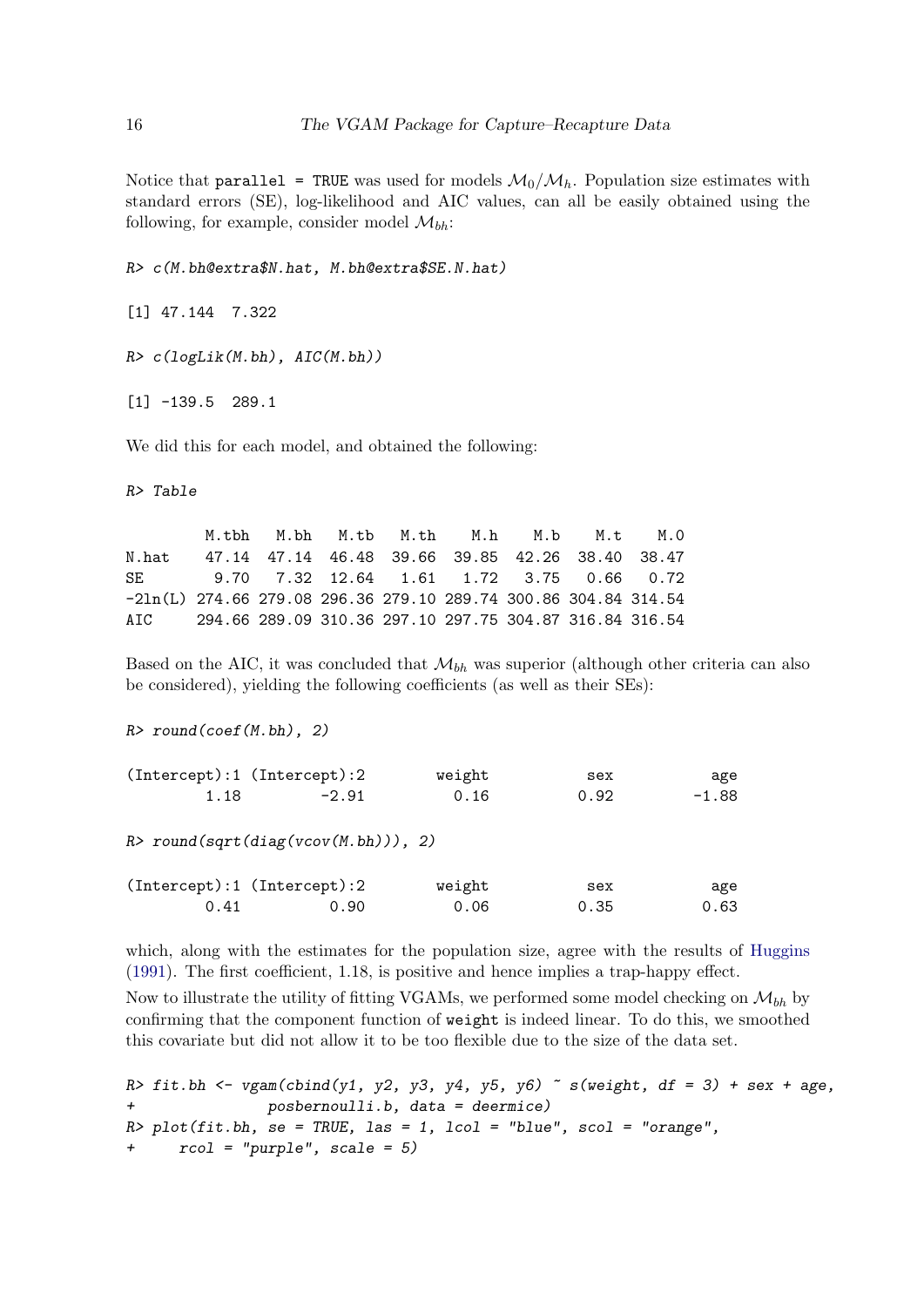Notice that the  $s()$  function was used to smooth over the weight covariate with the equivalent degrees of freedom set to 3. Plots of the estimated component functions against each covariate are given in Figure [1.](#page-17-0) In general, weight does seem to have a (positive) linear effect on the logit scale. Young deer mice appear more easily caught compared to adults, and gender seems to have a smaller effect than weight. A more formal test of linearity is

```
R> summary(fit.bh)
Call:
vgam(formula = cbind(y1, y2, y3, y4, y5, y6) \tilde{ } s(weight, df = 3) +
   sex + age, family = posbernoulli.b, data = deermice)
Number of linear predictors: 2
Names of linear predictors: logit(pcapture), logit(precapture)
Dispersion Parameter for posbernoulli.b family: 1
Log-likelihood: -137.9 on 69.04 degrees of freedom
Number of iterations: 12
DF for Terms and Approximate Chi-squares for Nonparametric Effects
                Df Npar Df Npar Chisq P(Chi)
(Intercept):1 1
(Intercept):2 1
s(weight, df = 3) 1 2 3.2 0.194
sex 1
age 1
```
and not surprisingly, this suggests there is no significant nonlinearity. This is in agreement with Section 6.1 of [Hwang and Huggins](#page-27-12) [\(2011\)](#page-27-12) who used kernel smoothing.

Section [6.4](#page-22-0) reports a further analysis of the deermice data using a behavioural effect comprising of long-term and short-term memory.

### 6.2. Yellow-bellied Prinia

Our second example also uses a well-known and well-studied data set collected on the Yellowbellied Prinia (Prinia flaviventris), a common bird species located in Southeast Asia. A CR experiment was conducted at the Mai Po Nature Reserve in Hong Kong during 1991, where captured individuals had their wing lengths measured and fat index recorded. A total of  $\tau = 19$  weekly capture occasions were considered, where  $n = 151$  distinct birds were captured. In previous studies, models  $\mathcal{M}_h$  and  $\mathcal{M}_{th}$  have both been fitted to these data, where both wing length and fat index were used as covariates. We focus our attention on the former model, and considered the posbinomial() function, with some further emphasis on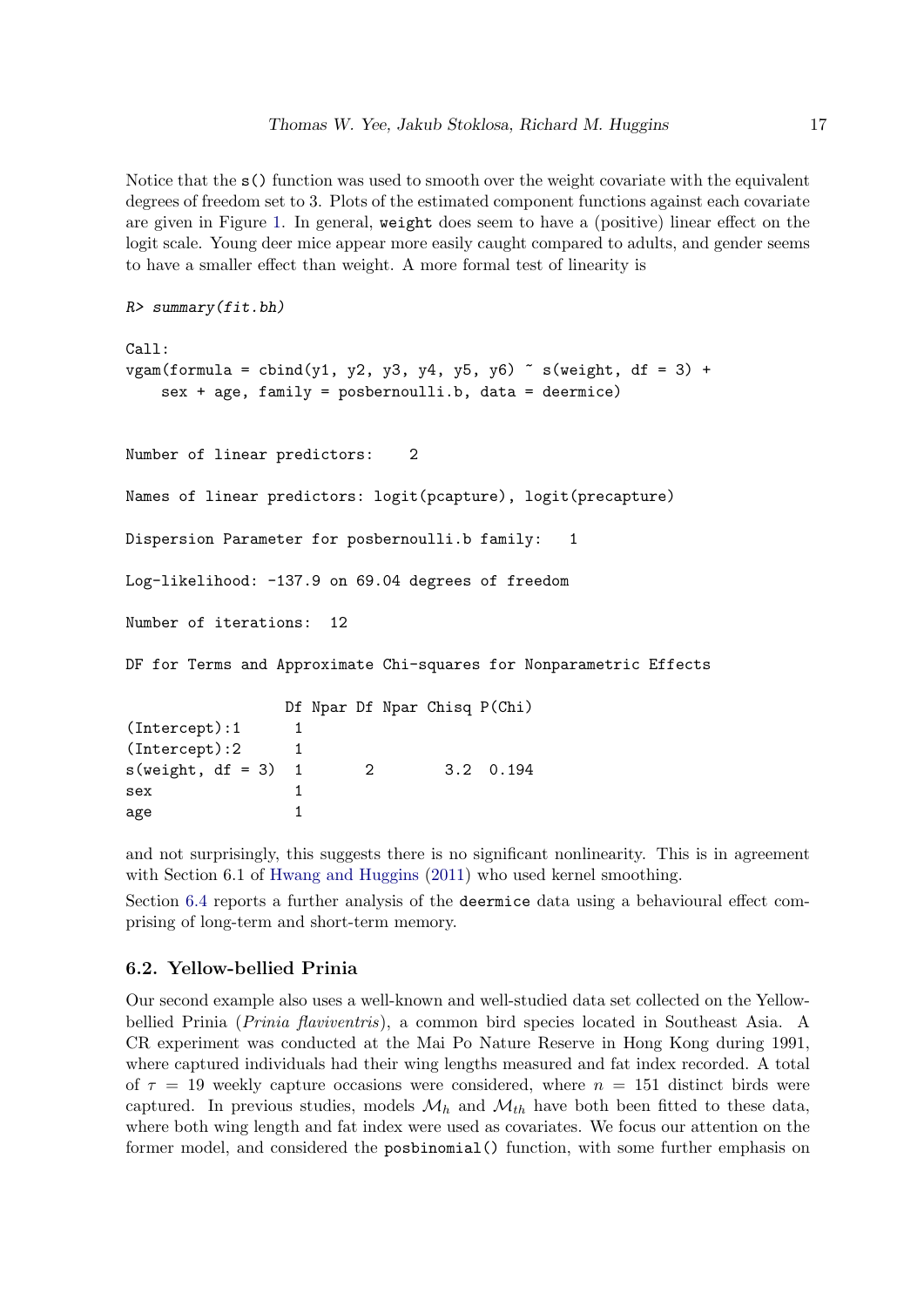

<span id="page-17-0"></span>Figure 1: Estimated component functions with approximate  $\pm 2$  pointwise SE bands fitting a  $M_{bh}$ -VGAM, using the deermice data. The rugplot gives jittered values of each covariate value  $x_{ik}$ .

demonstrating smoothing on covariates. The prinia data consists of four columns and rows corresponding to each observed individual:

```
R> head(prinia, 4)[, 1:4]
```

|              |               |              |    | length fat cap noncap |
|--------------|---------------|--------------|----|-----------------------|
| $\mathbf{1}$ | 1,00650       | $\mathbf{1}$ | 5  | 14                    |
|              | 2 1.26463     | 1            | 3  | 16                    |
|              | $3 - 0.02598$ | 1.           | 6  | 13                    |
|              | 4 3.07148     | Ω            | 1. | 18                    |

The first two columns give the observed covariate values for each individual, followed by the number of times each individual was captured/not captured respectively (columns 3–4). Notice that the wing length (length) was standardized here. We considered smoothing over the wing length, and now plotted the fitted capture probabilities with and without fat content against wing length present, see Figure [2.](#page-18-0)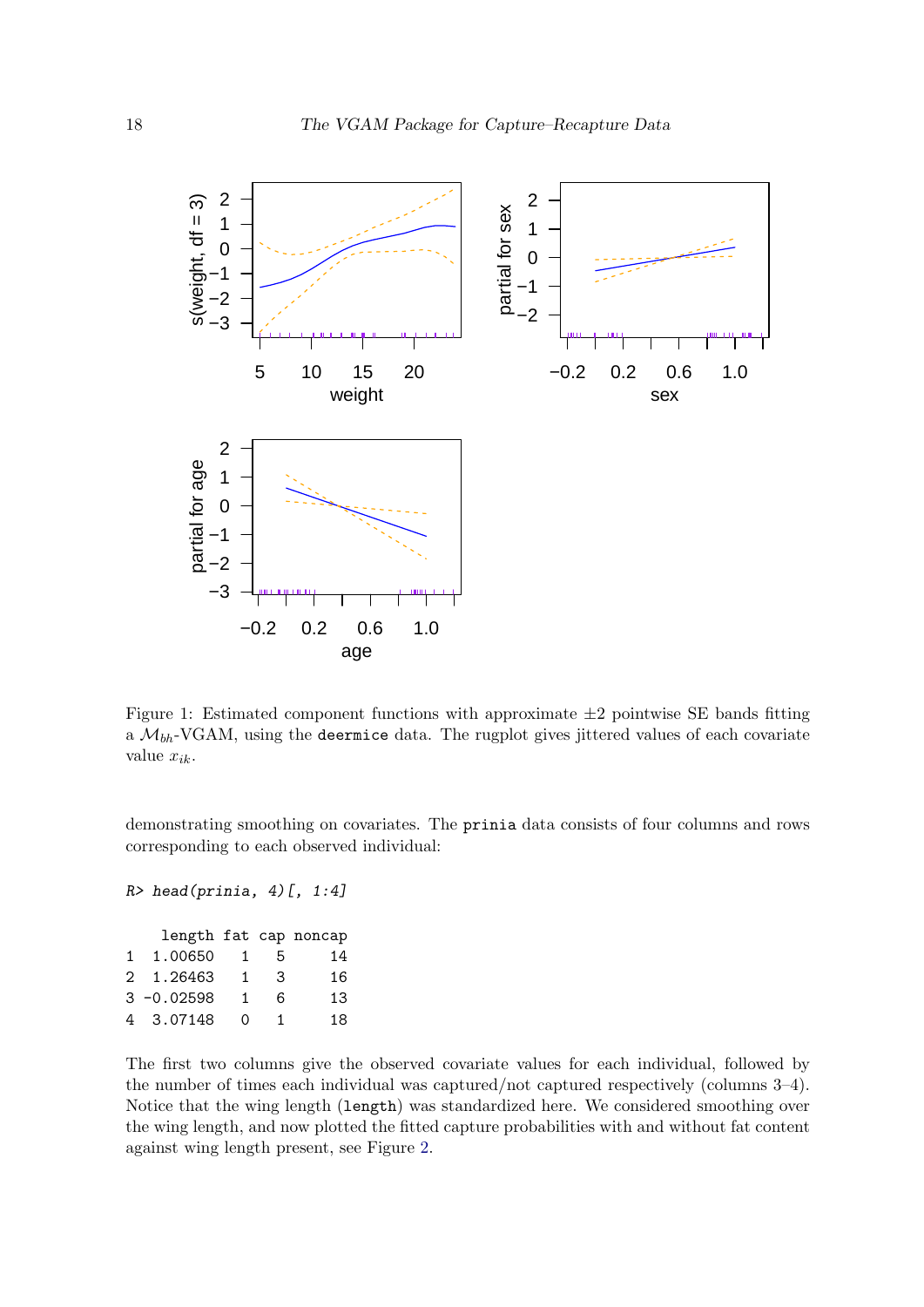

<span id="page-18-0"></span>Figure 2: Capture probability estimates with approximate  $\pm 2$  pointwise SEs, versus wing length with (blue) and without (orange) fat content present fitting a  $\mathcal{M}_h$ -VGAM, using the prinia data. Notice that the standard errors are wider at the boundaries.

```
R > M.h.GAM <vgam(cbind(cap, noncap) \sim s(length, df = 3) + fat,
        posbinomial(omit.constant = TRUE, parallel = TRUE \tilde{ } s(length, df = 3) + fat),
        data = prinia)R> M.h.GAM@extra$N.hat
[1] 447.6
R> M.h.GAM@extra$SE.N.hat
[1] 108.9
```
Both the estimates for the population size and shape of the fitted capture probabilities with smoothing (Figure [2\)](#page-18-0) matched those in previous studies, e.g., see Figure 1 of [Hwang and](#page-27-13)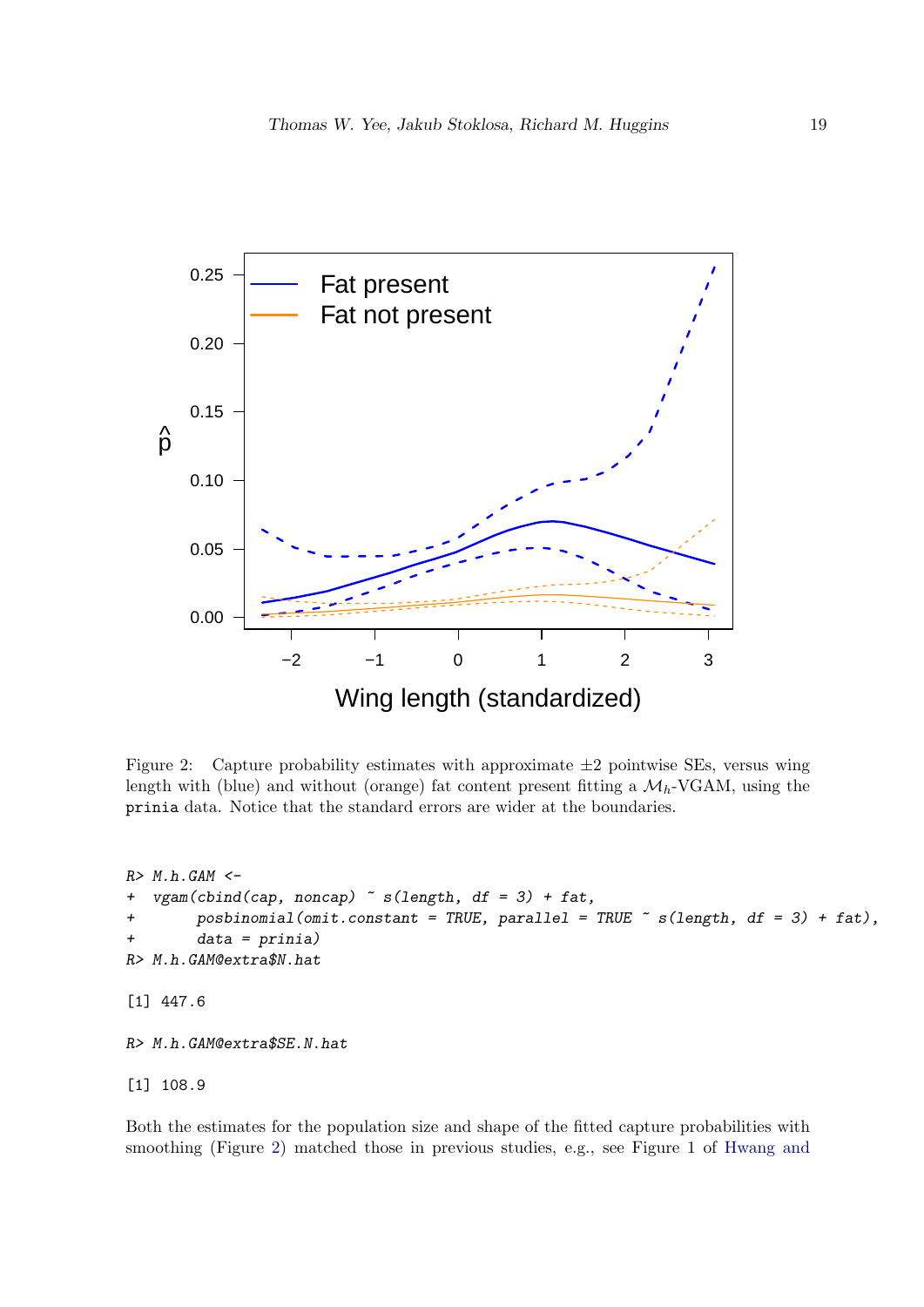[Huggins](#page-27-13) [\(2007\)](#page-27-13). Notice that capture probabilities are larger for individuals with fat content present, also the approximate  $\pm 2$  pointwise SEs become wider at the boundaries—this feature is commonly seen in smooths.

#### <span id="page-19-0"></span>6.3. A time-varying covariate example

To illustrate time-varying covariates in the  $\mathcal{M}_{th}$  and  $\mathcal{M}_{tbh}$  model via the xij argument, we mimicked the results of [Huggins](#page-26-2) [\(1989\)](#page-26-2) who fitted the  $\mathcal{M}_{tbh}$  model to a small simulated data set of  $n = 18$  observed individuals and  $\tau = 10$  trapping occasions. To help illustrate the procedure we also fitted model  $\mathcal{M}_{th}$ . The true population was  $N = 20$ . For the *i*th individual, model  $\mathcal{M}_{th}$  will be written as  $(i = 1, \ldots, 18, j = 1, \ldots, 10)$ 

<span id="page-19-2"></span>
$$
logit p_{ij} = \beta_{(1)1}^* + \beta_{(1)2}^* \cdot x2_i + \beta_{(1)3}^* \cdot x3_j, \qquad (12)
$$

and model  $\mathcal{M}_{tbh}$  will be written as  $(i = 1, \ldots, 18, j = 1, \ldots, 10)$ 

<span id="page-19-1"></span>
$$
\text{logit } p_{ij} = \beta_{(1)1}^* z_{ij} + \beta_{(2)1}^* + \beta_{(1)2}^* \cdot x2_i + \beta_{(1)3}^* \cdot x3_j,\tag{13}
$$

where  $\beta^*_{(1)1}$  in [\(13\)](#page-19-1) is the behavioural effect, and  $z_{ij}$  is defined in Table [1.](#page-3-0) Variable x2 is an ordinary individual covariate such as weight, as in the previous examples. The variable x3 is a time-varying or occasion-specific covariate such as temperature or daily rainfall that is handled using the xij argument described in Section [3.2.](#page-8-3) Note that the environmental covariates are involved in the  $\eta_i$  for individuals that have not been and have been previously captured so that if behavioural response is included in the model (e.g.,  $\mathcal{M}_{bb}$ ) these must be repeated to construct the overall model matrix. Also, note that there can be no recaptures on the first occasion so that the environmental variable for this occasion need not be repeated. We first examined the data

#### R> head(Huggins89table1, 4)

```
x2 y01 y02 y03 y04 y05 y06 y07 y08 y09 y10 t01 t02 t03 t04 t05 t06
1 6.3 0 1 0 1 1 0 0 1 0 0 5.8 2.9 3.7 2.2 3.5 3.6
2 4.0 0 1 1 1 1 0 0 1 0 0 5.8 2.9 3.7 2.2 3.5 3.6
3 4.7 0 1 0 0 1 1 1 1 0 0 5.8 2.9 3.7 2.2 3.5 3.6
4 4.8 0 0 1 1 1 0 1 1 0 0 5.8 2.9 3.7 2.2 3.5 3.6
 t07 t08 t09 t10
1 1.9 3 4.8 4.7
2 1.9 3 4.8 4.7
3 1.9 3 4.8 4.7
4 1.9 3 4.8 4.7
```
The time-varying/occasion-specific covariate variable  $x3$  is represented by variables  $t01-t10$ . As noted above, we need to construct the T02–T10 to model the recapture probabilities through  $\eta_j$  for  $j = 11, \ldots, 19$ 

```
R> Hdata <- transform(Huggins89table1, x3.tij = t01,
+ T02 = t02, T03 = t03, T04 = t04, T05 = t05, T06 = t06,
+ T07 = t07, T08 = t08, T09 = t09, T10 = t10)
R> Hdata <- subset(Hdata,
+ y01 + y02 + y03 + y04 + y05 + y06 + y07 + y08 + y09 + y10 > 0)
```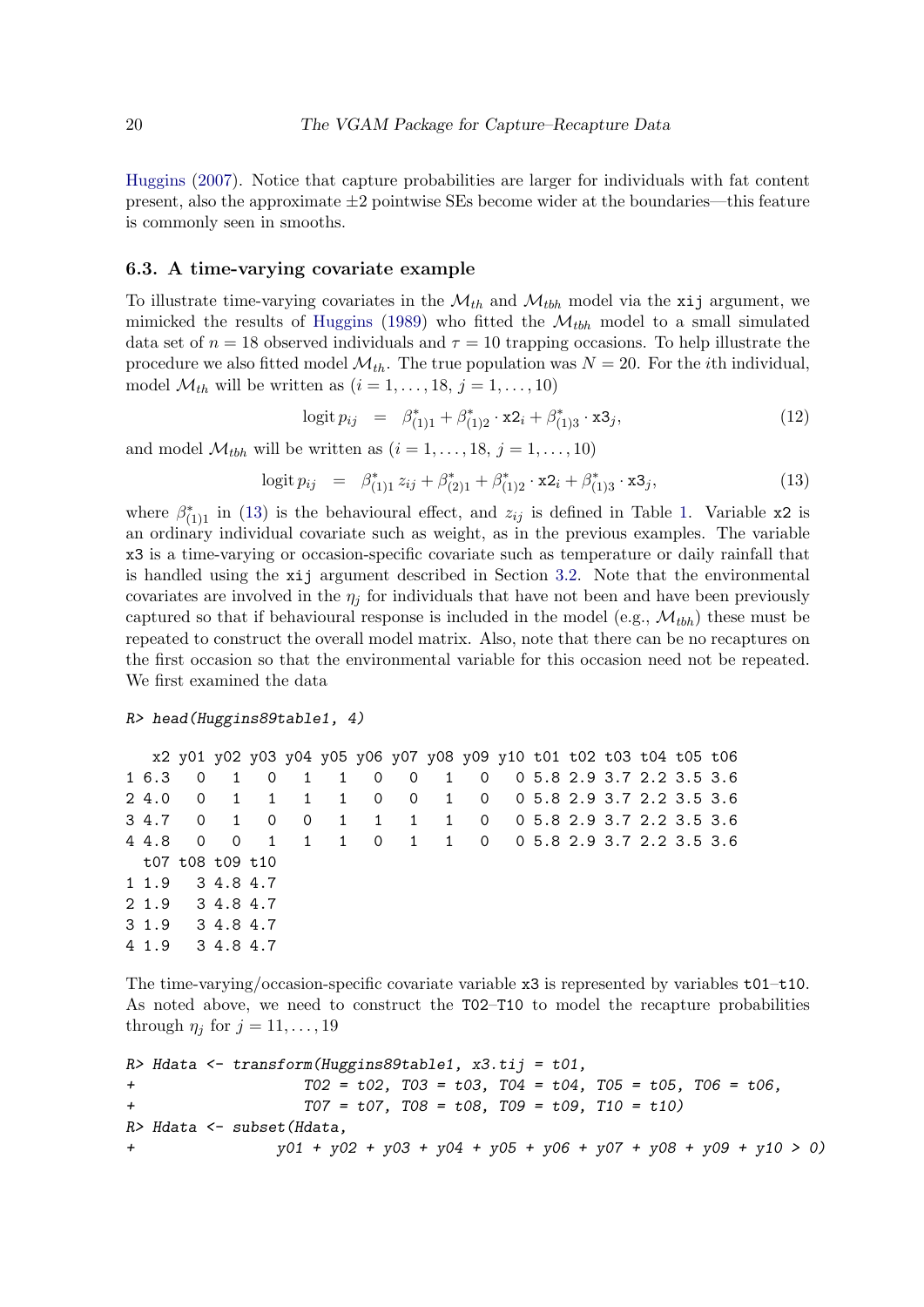The last step deletes the two observations which were never caught, such that  $n = 18$ . Thus model [\(12\)](#page-19-2) can be fitted by

```
R> fit.th <-
+ vglm(cbind(y01, y02, y03, y04, y05, y06, y07, y08, y09, y10) ~ x2 + x3.tij,
+ xij = list(x3. tij \text{ * } t01 + t02 + t03 + t04 + t05 + t06 + t07 + t08 +t09 + t10 - 1,
+ posbernoulli.t(parallel.t = TRUE ~ x2 + x3.tij),
       data = Hdata, trace = FALSE,+ form2 = \degree x2 + x3.tij + t01 + t02 + t03 + t04 + t05 + t06 + t07 + t08 +
+ t09 + t10)
```
The form2 argument is required if xij is used and it needs to include all the variables in the model. It is from this formula that a very large model matrix is constructed, from which the relevant columns are extracted to construct the diagonal matrix in [\(9\)](#page-8-1) in the specified order of diagonal elements given by xij. Their names need to be uniquely specified. To check the constraint matrices we can use

#### $R$ > constraints(fit.th, matrix = TRUE)

|         | (Intercept) x2 x3.tij |   |   |
|---------|-----------------------|---|---|
| [1,]    | 1                     | 1 | 1 |
| [2,]    | 1                     | 1 | 1 |
| [3,]    | 1                     | 1 | 1 |
| $[4,$ ] | 1.                    | 1 | 1 |
| [5,]    | 1                     | 1 | 1 |
| $[6,$ ] | 1                     | 1 | 1 |
| [7,]    | 1                     | 1 | 1 |
| [8,]    | 1                     | 1 | 1 |
| [9,     | 1                     | 1 | 1 |
| [10,]   |                       |   |   |

Model [\(13\)](#page-19-1) can be fitted by

```
R> fit.tbh <-
+ vglm(cbind(y01, y02, y03, y04, y05, y06, y07, y08, y09, y10) ~ x2 + x3.tij,
+ xij = list(x3.tij ~ t01 + t02 + t03 + t04 + t05 + t06 +
+ t07 + t08 + t09 + t10 +
+ T02 + T03 + T04 + T05 + T06 +
+ T07 + T08 + T09 + T10 - 1),
+ posbernoulli.tb(parallel.t = TRUE \tilde{z} x2 + x3.tij),
+ data = Hdata, trace = FALSE,
+ form2 = x2 + x3. \text{tij} ++ t01 + t02 + t03 + t04 + t05 + t06 + t07 + t08 + t09 + t10 +
+ T02 + T03 + T04 + T05 + T06 + T07 + T08 + T09 + T10)
```
To compare with model [\(12\)](#page-19-2) we have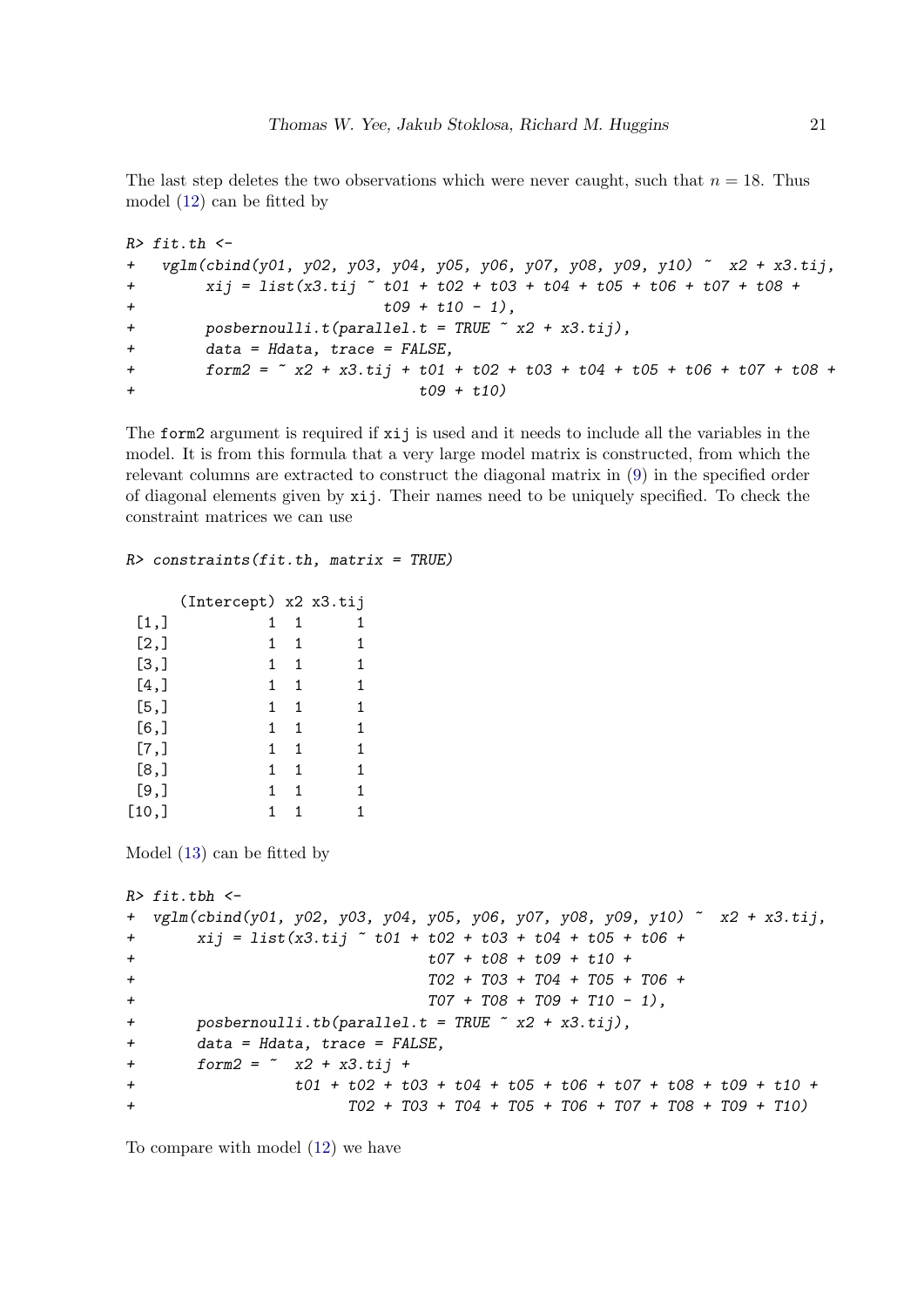```
R> c(logLik(fit.th), AIC(fit.th))
```
[1] -97.08 200.16

R> c(logLik(fit.tbh), AIC(fit.tbh))

[1] -94.15 196.30

so that the behavioural response model does indeed give a better fit. To check, the constraint matrices are (cf., Table [4\)](#page-11-1)

 $R$ > head(constraints(fit.tbh, matrix = TRUE), 4) (Intercept):1 (Intercept):2 x2 x3.tij  $[1,]$  0 1 1 1  $[2,]$  0 1 1 1  $[3,]$  0 1 1 1 [4,] 0 1 1 1  $R$ > tail(constraints(fit.tbh, matrix = TRUE), 4) (Intercept):1 (Intercept):2 x2 x3.tij  $[16,]$  1 1 1 1  $[17,]$  1 1 1 1  $[18,]$  1 1 1 1  $[19,]$  1 1 1 1 The coefficients  $\widehat{\beta}^*_{(j)k}$  and their standard errors are R> coef(fit.tbh) (Intercept):1 (Intercept):2 x2 x3.tij 1.0938 -0.6306 0.3845 -0.8369

R> sqrt(diag(vcov(fit.tbh))) (Intercept):1 (Intercept):2 x2 x3.tij 0.5365 1.3608 0.2229 0.1857

The first coefficient, 1.09, is positive and hence implies a trap-happy effect. The Wald statistic for the behavioural effect, being 2.04, suggests the effect is real. Estimates of the population size can be obtained from

R> fit.tbh@extra\$N.hat

[1] 20.94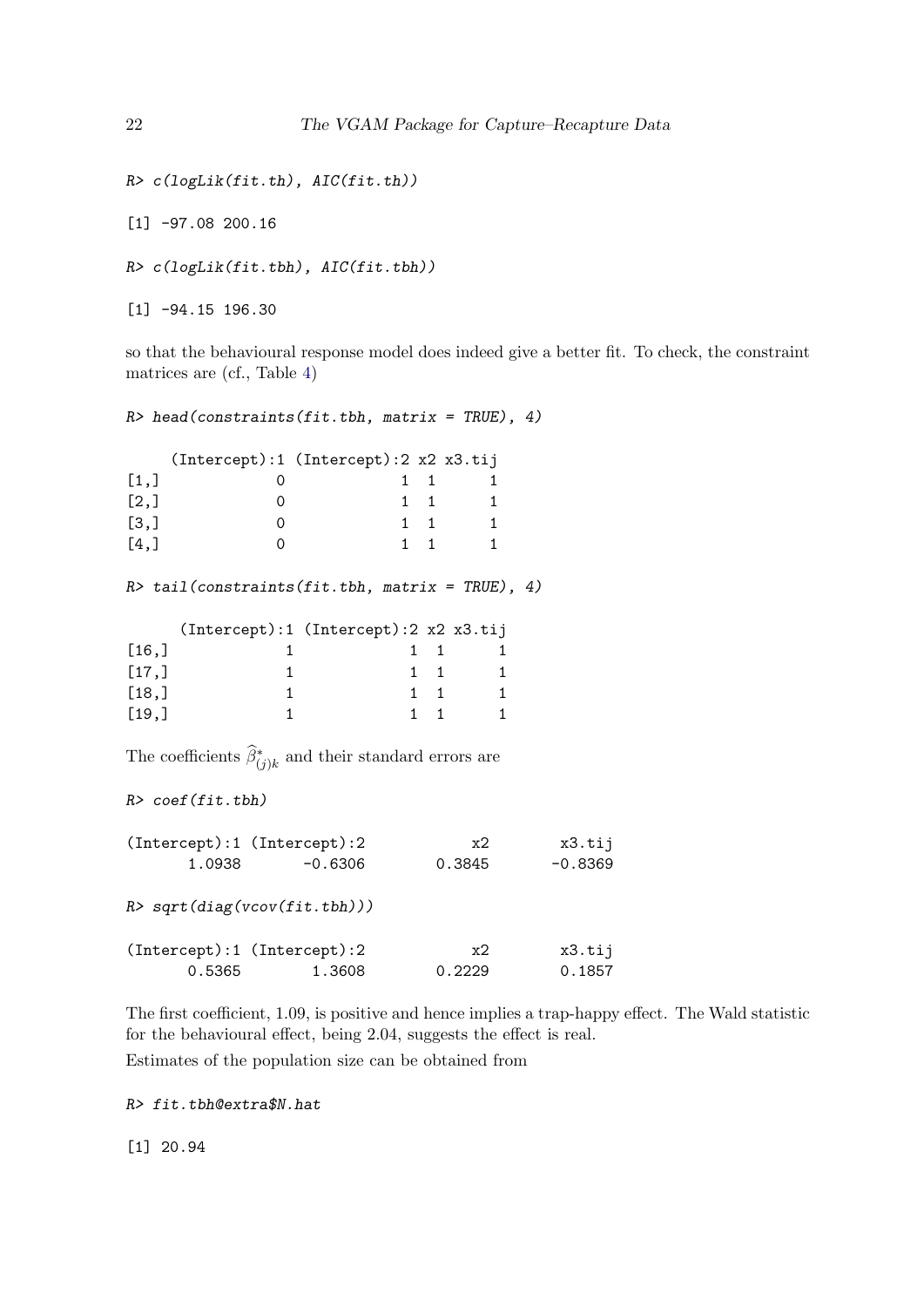R> fit.tbh@extra\$SE.N.hat

[1] 3.456

This compares with  $\hat{N} = 20.86$  with a standard error of 4.51 [\(Huggins](#page-26-2) [1989\)](#page-26-2).

In closing, we refit model fit.tbh using Select() to illustrate the avoidance of manual specification of cumbersome formulas and response matrices with many columns. For example, suppose pdata is a data frame with columns  $y01, y02, \ldots, y30$ . Then Select(pdata, "y") will return the matrix  $\text{cbind}(y01, y02, \ldots, y30)$  if there are no other variables beginning with "y".

Starting with Huggins89table1, the following code works quite generally provided the original variables are labelled as  $y01$ ,  $y02$ , ..., and  $t01$ ,  $t02$ , .... The code makes a copy of  $\text{cbind}(\text{t01},\ldots,\text{t10})$  for the capture probabilities and calls the variables  $\text{cbind}(\text{T01},\ldots,\text{T10})$ for the recapture probabilities. Also, Form2 contains more variables than what is needed.

```
R> Hdata <- subset(Huggins89table1, rowSums(Select(Huggins89table1, "y")) > 0)
R> Hdata.T <- Select(Hdata, "t")
R> colnames(Hdata.T) <- gsub("t", "T", colnames(Hdata.T))
R> Hdata <- data.frame(Hdata, Hdata.T)
R> Hdata <- transform(Hdata, x3.tij = v01)
R> Form2 <- Select(Hdata, prefix = TRUE, as.formula = TRUE)
R > Xij <- Select(Hdata, c("t", "T"), as.formula = TRUE,
+ sort = FALSE, rhs = "0", lhs = "x3.tij", exclude = "T01")
R> fit.tbh <- vglm(Select(Hdata, "y") ~ x2 + x3.tij,
+ form2 = Form2, xij = list(Xij),
+ posbernoulli.tb(parallel.t = TRUE ~ x2 + x3.tij),
+ data = Hdata, trace = FALSE)
R> coef(fit.tbh)
(Intercept):1 (Intercept):2 x2 x3.tij
      1.0938 -0.6306 0.3845 -0.8369
```
Note that this illustrates the ability to enter a matrix response without an explicit cbind(), e.g.,  $Y \leftarrow$  Select (Hdata, "y") and the invocation  $vglm(Y \sim \cdots)$  would work as well. However, the utility of cbind() encourages the use of column names, which is good style and avoids potential coding errors.

#### <span id="page-22-0"></span>6.4. Ephemeral and enduring memory

[Yang and Chao](#page-28-13) [\(2005\)](#page-28-13) consider modelling the behavioural effect with both enduring (longterm) and ephemeral (short-term) memory components. For example, the short-term component depends on whether or not the animal was caught on the most recent sampling occasion. We call this a lag-1 effect. In the example of this section, which combines aspects of Sections [6.1](#page-14-1) and [6.3,](#page-19-0) we illustrate how this may be easily achieved within the VGLM framework; it is another case of using the xij argument. We retain the enduring component as with the  $\mathcal{M}_{thh}$ :  $\mathbf{H}_1$  contains a column that applies to all the recapture probabilities. For simplicity, we first consider a lag-1 effect only (as in [Yang and Chao](#page-28-13) [\(2005\)](#page-28-13)) for the short-term component.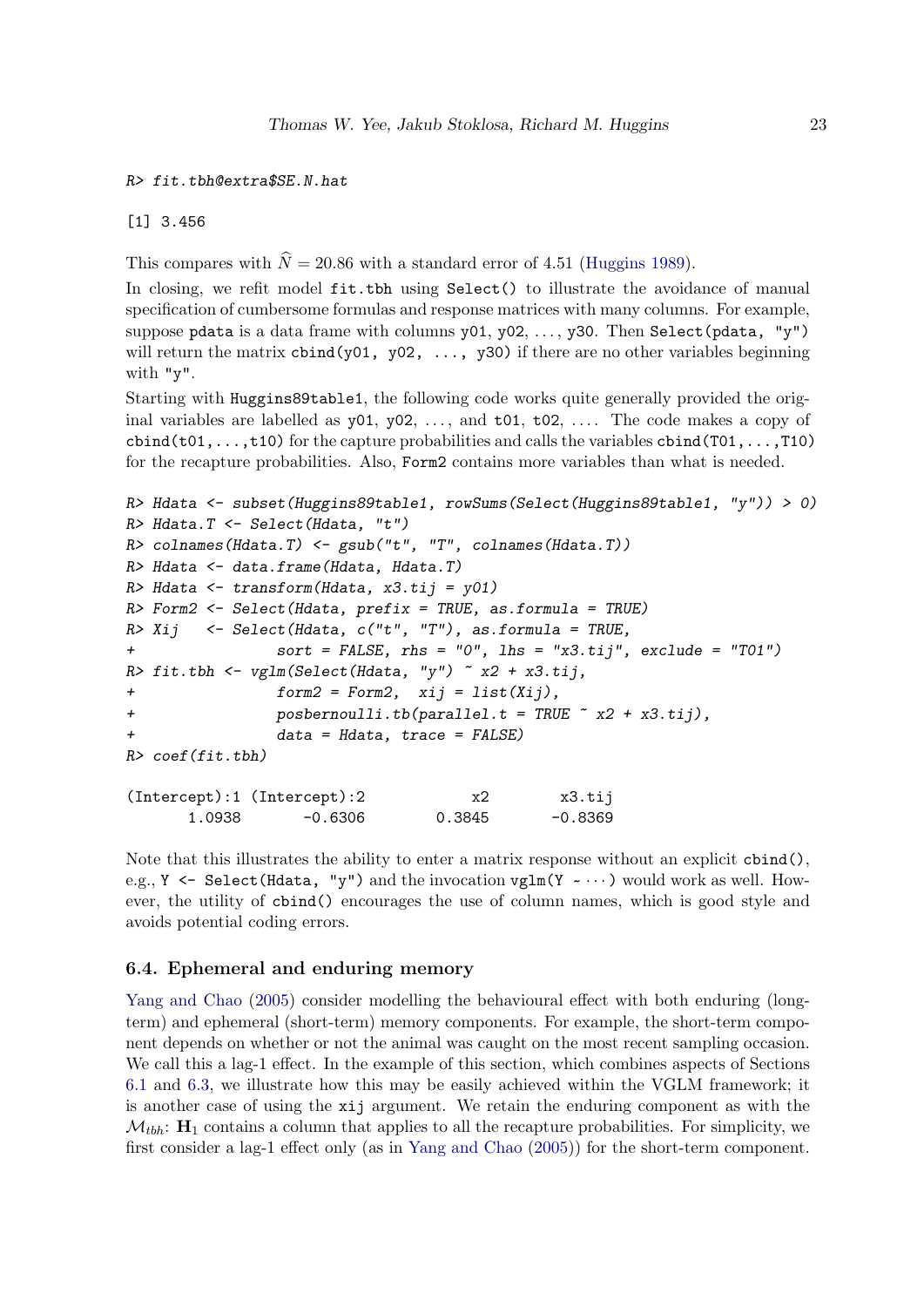In the following, we fit a  $\mathcal{M}_{bbh}$  model to deermice with both long-term and short-term effects:

```
\text{logit } p_{cs} = \beta_{(2)1}^* + \beta_{(1)2}^* \texttt{sex} + \beta_{(1)3}^* \texttt{weight},\text{logit}\ p_{rt} \;\; = \;\; \beta^*_{(1)1} + \beta^*_{(2)1} + \beta^*_{(1)2} \, \texttt{sex} + \beta^*_{(1)3} \, \texttt{weight} + \beta^*_{(1)4} \, y_{t-1},
```
where  $s = 2, \ldots, \tau, t = 1, \ldots, \tau$  and  $\tau = 6$ .

```
R> deermice \leftarrow transform(deermice, Lag1 = y1)
R > M.tbh.lag1 <-
+ vglm(cbind(y1, y2, y3, y4, y5, y6) \tilde{ } sex + weight + Lag1,
+ posbernoulli.tb(parallel.t = FALSE ~ 0,
+ parallel.b = FALSE ~ 0,
\text{drop.b} = \text{FALSE} \sim 1,
+ xij = list(Lag1 - fill(y1) + fill(y2) + fill(y3) + fill(y4) +fill(y5) + fill(y6) +y1 + y2 + y3 + y4 + y5,
+ form2 = \tilde{ } sex + weight + Lag1 +
+ fill(y1) + fill(y2) + fill(y3) + fill(y4) +
+ fill(y5) + fill(y6) +
+ y1 + y2 + y3 + y4 + y5 + y6,
+ data = deermice)
R> coef(M.tbh.lag1)
(Intercept):1 (Intercept):2 sex weight Lag1
    1.277693 -1.578218 1.151379 0.005837 0.023058
```
The coefficient of Lag1, 0.0231, is the estimated ephemeral effect  $\hat{\beta}^*_{(1)4}$ . The estimated enduring effect  $\widehat{\beta}_{(1)1}^*$  has value 1.2777. Note that the fill() function is used to create 6 variables having 0 values, i.e.,  $\mathbf{0}_n$ .

There is an alternative method to fit the above model; here we set  $\mathbf{H}_{\texttt{Lag1}} = (\mathbf{0}_\tau^\top, \mathbf{1}_{\tau-1}^\top)^\top$ and the variables  $fill(y1),... ,fill(y6)$  can be replaced by variables that do not need to be 0. Importantly, the two methods have  $\mathbf{X}_{(ik)}^{\#} \mathbf{H}_k$  in [\(9\)](#page-8-1) being the same regardless. The second alternative method requires constraint matrices to be inputted using the constraints argument. For example,

```
R deermice \leq transform (deermice, Lag1 = y1)
R> deermice \le transform(deermice, f1 = y1, f2 = y1, f3 = y1, f4 = y1,
f5 = y1, f6 = y1R> tau <- 6
R > H2 < - H3 < - cbind(rep(1, 2*tau-1))
R > H4 \leftarrow \text{cbind}(c(\text{rep}(0, \text{tau}), \text{rep}(1, \text{tau-1})))R> M.tbh.lag1.method2 <-
+ vglm(cbind(y1, y2, y3, y4, y5, y6) \tilde{ } sex + weight + Lag1,
+ posbernoulli.tb(parallel.b = TRUE ~ 0, parallel.t = TRUE ~ 0),
+ constraints = list("(Intercept)" = cbind(H4, 1), sex = H2, weight= H3,
+ Lag1 = H4),
```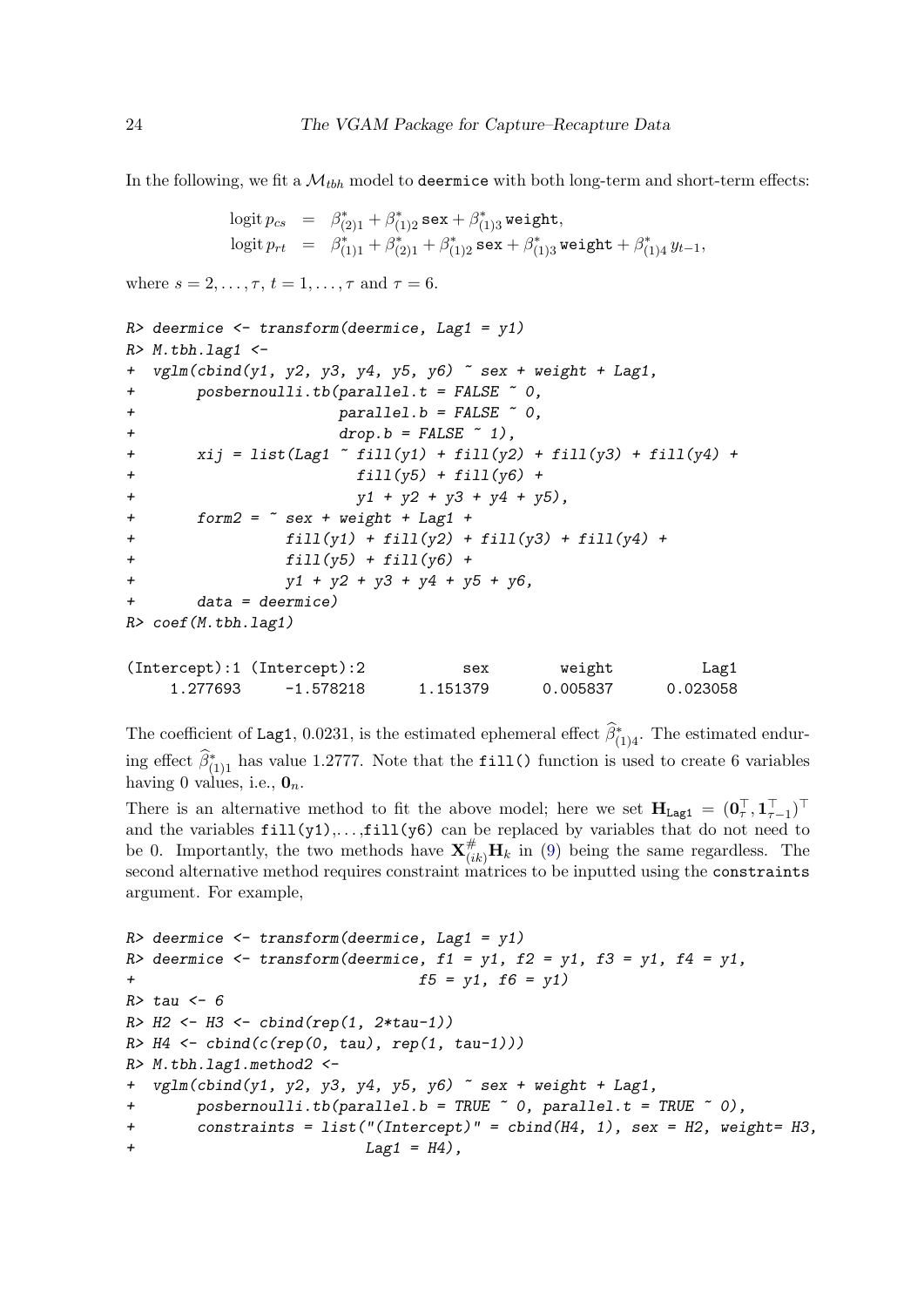```
+ xij = list(Lag1 - f1 + f2 + f3 + f4 + f5 + f6 + f6)+ y1 + y2 + y3 + y4 + y5,
+ form2 = Select(deermice, prefix = TRUE, as.formula = TRUE),
      data = determine)R> coef(M.tbh.lag1.method2)
(Intercept):1 (Intercept):2 sex weight Lag1
```
is identical. In closing, it can be noted that more complicated models can be handled. For example, the use of pmax() to handle lag-2 effects as follows.

1.277693 -1.578218 1.151379 0.005837 0.023058

```
R> deermice \leftarrow transform(deermice, Lag2 = y1)
R > M.bh.lag2 <-
+ vglm(clind(y1, y2, y3, y4, y5, y6) \tilde{ } sex + weight + Lag2,
+ posbernoulli.tb(parallel.t = FALSE ~ 0,
+ parallel.b = FALSE ~ 0,
\text{drop.b = FALSE } \sim 1),+ xij = list(Lag2 ~ fill(y1) + fill(y2) + fill(y3) + fill(y4) +
+ fill(y5) + fill(y6) +
+ y1 + pmax(y1, y2) + pmax(y2, y3) + pmax(y3, y4) + pmax(y4, y5)pmax(y4, y5),
+ form2 = \degree sex + weight + Lag2 +
              fill(y1) + fill(y2) + fill(y3) + fill(y4) ++ fill(y5) + fill(y6) +
+ y1 + pmax(y1, y2) + pmax(y2, y3) + pmax(y3, y4) +
+ pmax(y4, y5) + y6,
+ data = deermice)
R> coef(M.bh.lag2)
(Intercept):1 (Intercept):2 sex weight Lag2
    1.967697 -1.658977 1.217247 0.007467 -0.722266
```
Models with separate lag-1 and lag-2 effects may also be similarly estimated as above.

### 7. Discussion

<span id="page-24-0"></span>We have presented how the VGLM/VGAM framework naturally handles the conditionallikelihood and closed population CR models in a GLM-like manner. Recently, [Stoklosa](#page-28-14) [et al.](#page-28-14) [\(2011\)](#page-28-14) proposed a partial likelihood approach for heterogeneous models with covariates. There, the recaptures of the observed individuals were modelled, which yielded a binomial distribution, and hence a  $GLM/GAM$  framework in  $R$  is also possible. However, some efficiency is lost, as any individuals captured only once on the last occasion are excluded. The advantage of partial likelihood is that the full range of GLM based techniques, which includes more than GAMs, are readily applicable. [Huggins and Hwang](#page-26-11) [\(2007\)](#page-26-11); [Hwang and Huggins](#page-27-12) [\(2011\)](#page-27-12) and [Stoklosa and Huggins](#page-28-4) [\(2012\)](#page-28-4) implemented smoothing on covariates for more general models,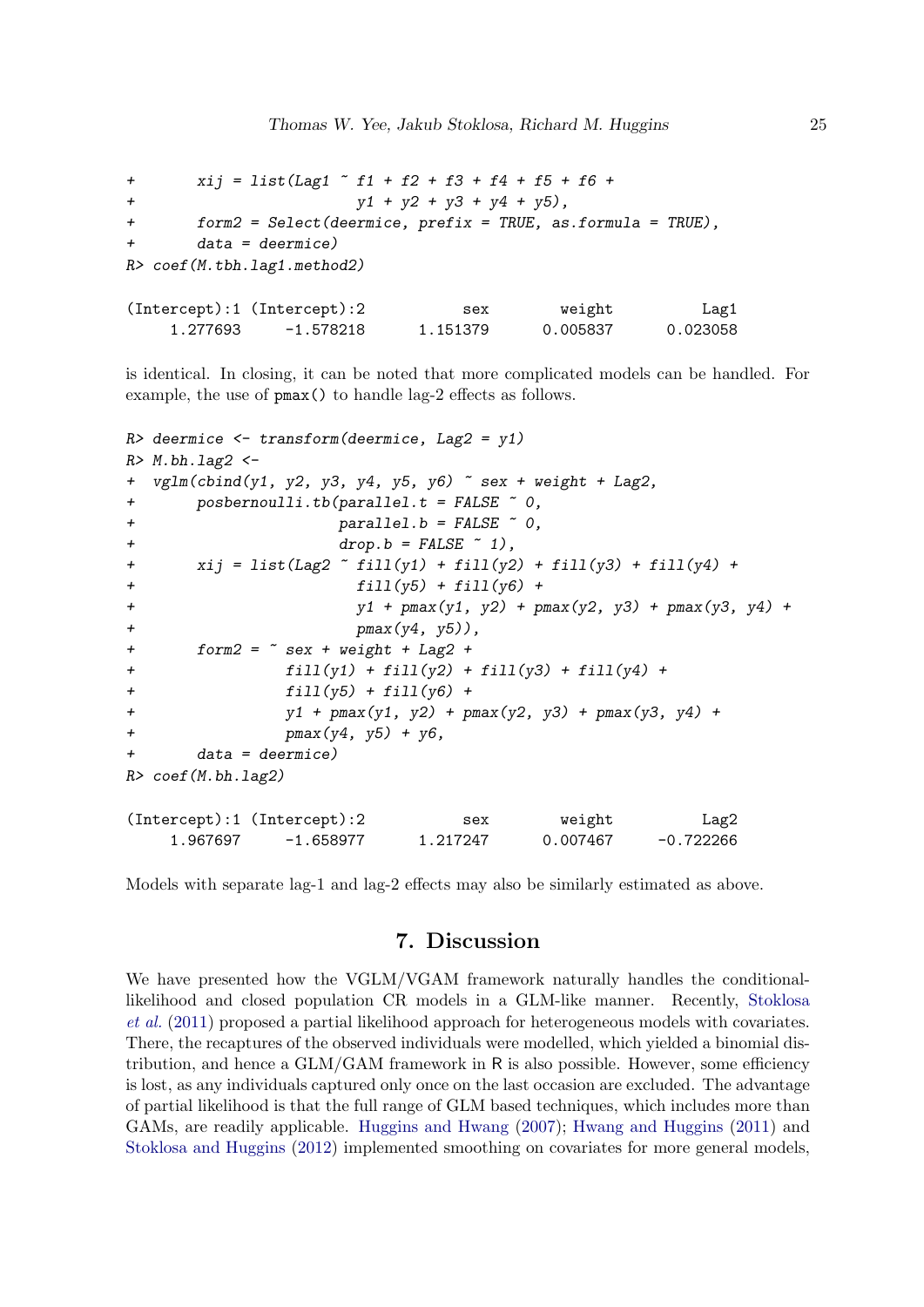however these methods required implementing sophisticated coding for estimating the model parameters. [Zwane and van der Heijden](#page-28-15) [\(2004\)](#page-28-15) also used the VGAM package for smoothing and CR data, but considered multinomial logit models as an alternative to the conditional likelihood. We believe the methods here, based on spline smoothing and classical GAM, are a significant improvement in terms of ease of use, capability and efficiency.

When using any statistical software, the user must take a careful approach when analyzing and interpreting their output data. In our case, one must be careful when estimating the population via the HT estimator. Notice that [\(3\)](#page-5-1) is a sum of the reciprocal of the estimated capture probabilities seen at least once,  $\hat{\pi}_i(\theta)$ . Hence, for very small  $\hat{\pi}_i(\theta)$ , the population size estimate may give a large and unrealistic value (this is also apparent when using the mra package and Rcapture which gives the warning message: The abundance estimation for this model can be unstable). To avoid this, [Stoklosa and Huggins](#page-28-4) [\(2012\)](#page-28-4) proposed a robust HT estimator which places a lower bound on  $\hat{\pi}_i(\theta)$  to prevent it from giving unrealistically large values. In VGAM, a warning similar to Rcapture is also implemented, and there are arguments to control how close to 0 "very small" is and to suppress the warning entirely.

There are limitations for  $\mathcal{M}_h$ -type models, in that they rely on the very strong assumption that all the heterogeneity is explained by the unit-level covariates. This assumption is often not true, see, e.g., [Rivest and Baillargeon](#page-28-16) [\(2014\)](#page-28-16). To this end, a proposal is to add randomeffects to the VGLM class. This would result in the VGLMM class ("M" for mixed) which would be potentially very useful if developed successfully. Of course, VGLMMs would contain GLMMs [\(McCulloch](#page-27-14) et al. [2008\)](#page-27-14) as a special case. Further future implementations also include: automatic smoothing parameter selection (via, say, generalized cross validation or AIC); including a bootstrap procedure as an alternative for standard errors.

GAMs are now a standard statistical tool in the modern data analyst's toolbox. With the exception of the above references, CR analysis has since been largely confined to a few regression coefficients (at most), and devoid of any data-driven exploratory analyses involving graphics. This work has sought to rectify this need by introducing GAM-like analyses using a unified statistical framework. Furthermore, the functions are easy to use and often can be invoked by a single line of code. Finally, we believe this work is a substantial improvement over other existing software for closed population estimation, and we have shown VGAM's favourable speed and reliability over other closed population CR R-packages.

### Acknowledgements

We thank the reviewers for their helpful feedback that led to substantial improvements in the manuscript. TWY thanks Anne Chao for a helpful conversation, and the Department of Mathematics and Statistics at the University of Melbourne for hospitality, during a sabbatical visit to Taiwan and a workshop, respectively. Part of his work was also conducted while as a visitor to the Institute of Statistical Science, Academia Sinica, Taipei, during October 2012. JS visited TWY on the Tweedle-funded Melbourne Abroad Travelling Scholarship, the University of Melbourne, during September 2011. All authors would also like to thank Paul Yip for providing and giving permission for use of the prinia data set, and Zachary Kurtz for some helpful comments.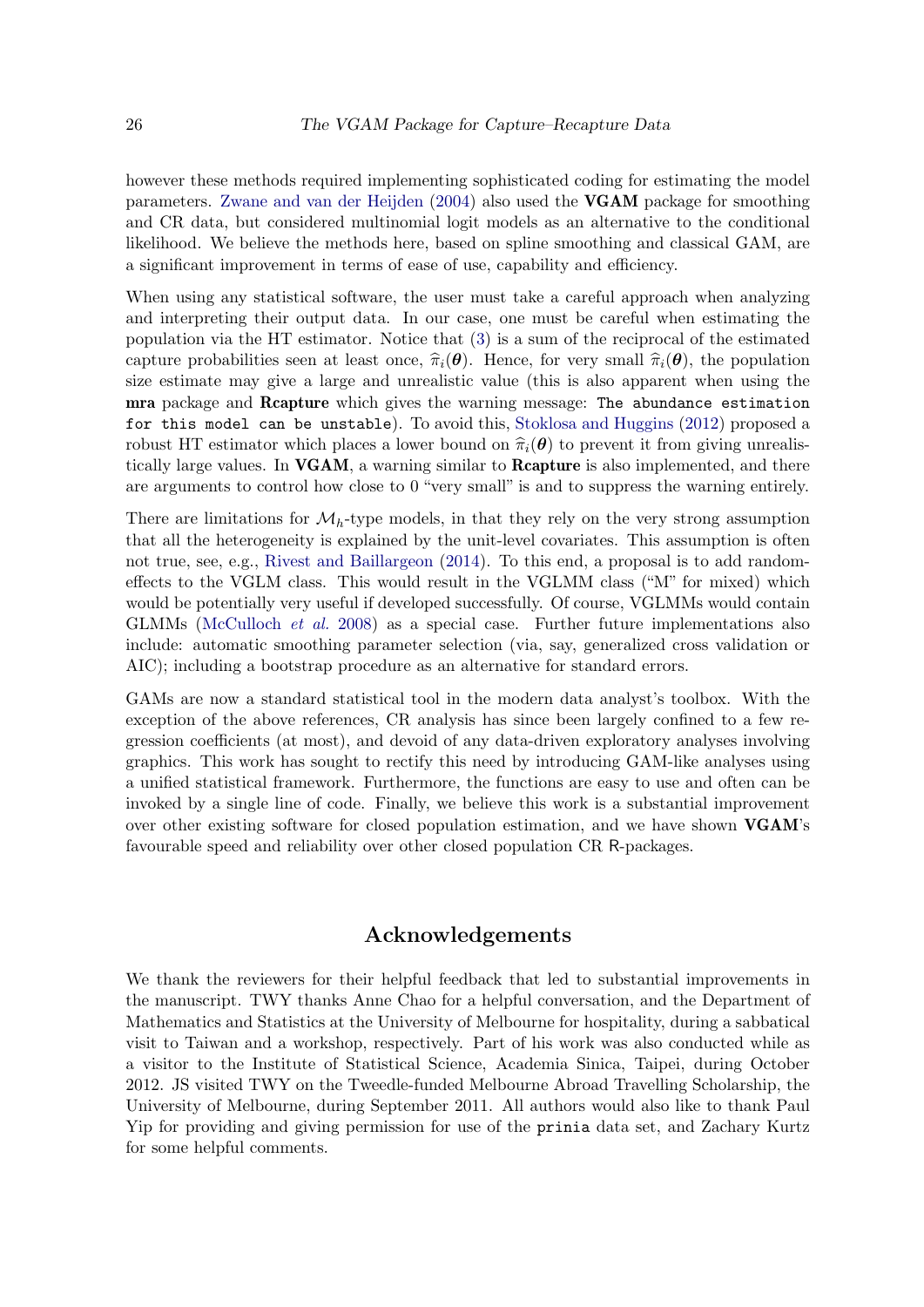### References

- <span id="page-26-3"></span>Alho JM (1990). "Logistic Regression in Capture-Recapture Models." Biometrics, 54(3), 623–635.
- <span id="page-26-1"></span>Amstrup SC, McDonald TL, Manly BFJ (2005). Handbook of Capture-Recapture Analysis. Princeton University Press, Princeton.
- <span id="page-26-6"></span>Baillargeon S, Rivest LP (2007). "Rcapture: Loglinear Models for Capture-Recapture in R." Journal of Statistical Software, 19(5), 1–31. URL <http://www.jstatsoft.org/v19/i05/>.
- <span id="page-26-5"></span>Baillargeon S, Rivest LP (2014). **Reapture**: Loglinear Models for Capture-Recapture Experiments. R package version 1.4-2, URL <http://CRAN.R-project.org/package=Rcapture>.
- <span id="page-26-10"></span>Bolker BM (2008). Ecological Models and Data in R. Princeton University Press, Princeton.
- <span id="page-26-13"></span>Burnham KP, Anderson DR (1999). Model Selection and Inference: A Practical Information-Theoretic Approach. Springer-Verlag, New York.
- <span id="page-26-4"></span>Cooch EG, White GC (2012). Program MARK: A Gentle Introduction, 11th Edition. URL <http://www.phidot.org/software/mark/docs/book/>.
- <span id="page-26-7"></span>Cormack RM (1989). "Log-Linear Models for Capture-Recapture." Biometrics, 45(2), 395– 413.
- <span id="page-26-8"></span>Crawley MJ (1993). GLIM for Ecologists. Blackwell Scientific Publications, Boston.
- <span id="page-26-9"></span>Gimenez O, Covas R, Brown CR, Anderson MD, Brown MB, Lenormand T (2006). "Nonparametric Estimation of Natural Selection on a Quantitative Trait Using Mark-Recapture Data." Evolution, **60**(3), 460–466.
- <span id="page-26-16"></span>Green PJ, Silverman BW (1994). Nonparametric Regression and Generalized Linear Models: A Roughness Penalty Approach. Chapman & Hall/CRC, London.
- <span id="page-26-12"></span>Hastie T, Tibshirani R (1990). Generalized Additive Models. Chapman & Hall/CRC, London.
- <span id="page-26-15"></span>Horvitz DG, Thompson DJ (1952). "A Generalization of Sampling Without Replacement from a Finite Universe." Journal of the American Statistical Association, 47(260), 663–685.
- <span id="page-26-2"></span>Huggins RM (1989). "On the Statistical Analysis of Capture Experiments." Biometrika, 76(1), 133–140.
- <span id="page-26-14"></span>Huggins RM (1991). "Some Practical Aspects of a Conditional Likelihood Approach to Capture Experiments." Biometrics, 47(2), 725–732.
- <span id="page-26-11"></span>Huggins RM, Hwang WH (2007). "Non-Parametric Estimation of Population Size from Capture-Recapture Data when the Capture Probability Depends on a Covariate." Journal of the Royal Statistical Society C,  $56(4)$ , 429-443.
- <span id="page-26-0"></span>Huggins RM, Hwang WH (2011). "A Review of the Use of Conditional Likelihood in Capture-Recapture Experiments." International Statistical Review, 79(3), 385–400.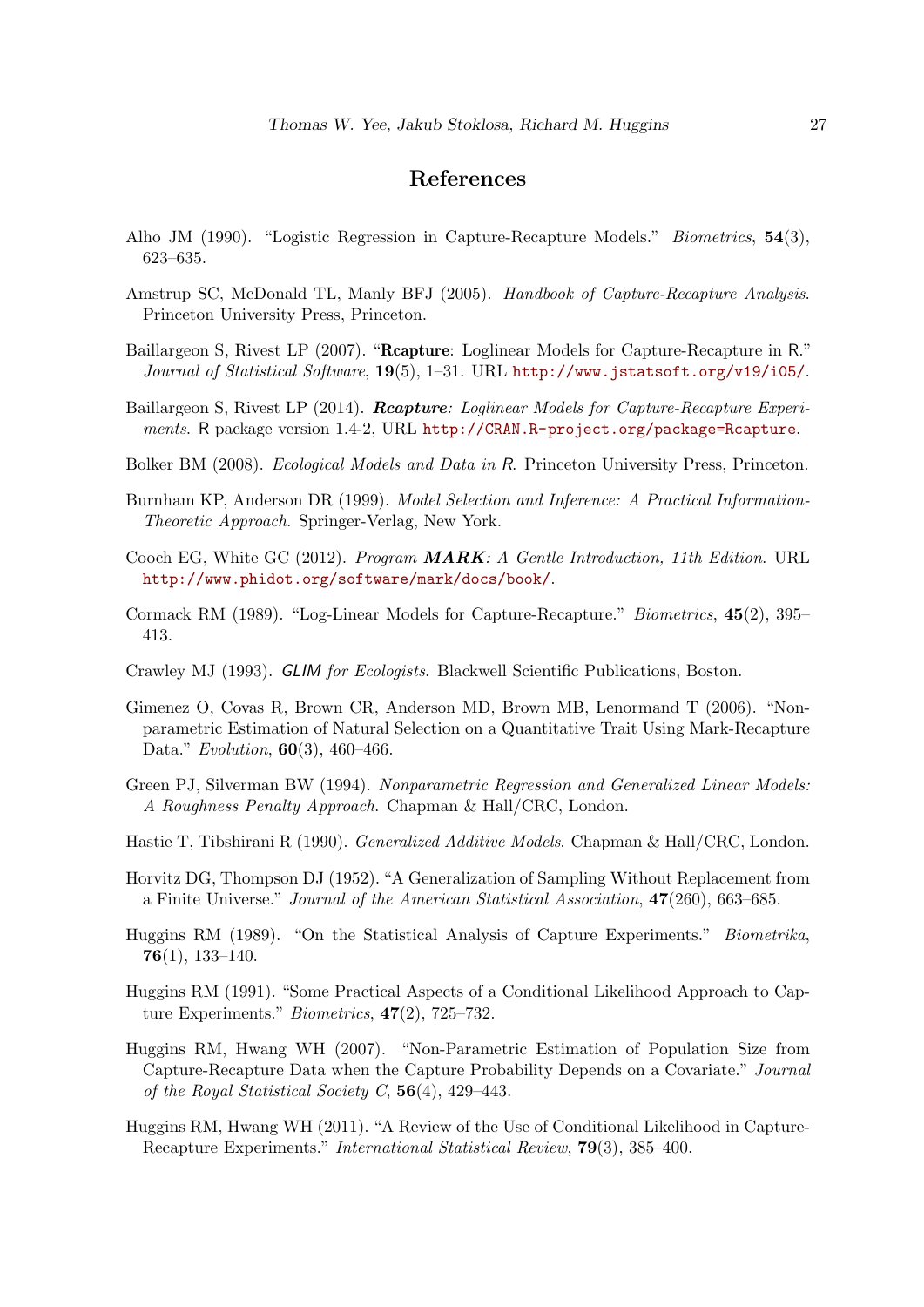- <span id="page-27-7"></span>Hwang WH, Chao A (2003). Brief User Guide for Program **CARE-3**: Analyzing Continuous-Time Capture-Recapture Data. URL [http://chao.stat.nthu.edu.tw/blog/](http://chao.stat.nthu.edu.tw/blog/software-download/care/) [software-download/care/](http://chao.stat.nthu.edu.tw/blog/software-download/care/).
- <span id="page-27-13"></span>Hwang WH, Huggins RM (2007). "Application of Semiparametric Regression Models in the Analysis of Capture-Recapture Experiments." Australian & New Zealand Journal of Statistics,  $49(2)$ ,  $191-202$ .
- <span id="page-27-12"></span>Hwang WH, Huggins RM (2011). "A Semiparametric Model for a Functional Behavioural Response to Capture in Capture-Recapture Experiments." Australian & New Zealand Journal of Statistics, 53(4), 403–421.
- <span id="page-27-9"></span>Laake JL (2013). "RMark: An R Interface for Analysis of Capture-Recapture Data with **MARK**." *AFSC Processed Report 2013-01*, Alaska Fisheries Science Center, NOAA, National Marine Fisheries Service, Seattle. URL [http://www.afsc.noaa.gov/](http://www.afsc.noaa.gov/Publications/ProcRpt/PR2013-01.pdf) [Publications/ProcRpt/PR2013-01.pdf](http://www.afsc.noaa.gov/Publications/ProcRpt/PR2013-01.pdf).
- <span id="page-27-5"></span>Lebreton JD, Burnham KP, Clobert J, Anderson DR (1992). "Modelling Survival and Testing Biological Hypothesis Using Marked Animals: Unified Approach with Case Studies." Biometrics, 62(1), 67–118.
- <span id="page-27-3"></span>McCrea RS, Morgan BJT (2014). Analysis of Capture-Recapture Data. Chapman & Hall/CRC, London.
- <span id="page-27-6"></span>McCullagh P, Nelder JA (1989). Generalized Linear Models. 2nd edition. Chapman & Hall/CRC, London.
- <span id="page-27-14"></span>McCulloch CE, Searle SR, Neuhaus JM (2008). Generalized, Linear, and Mixed Models. 2nd edition. John Wiley & Sons, Hoboken.
- <span id="page-27-8"></span>McDonald TL (2012). **mra:** Analysis of Mark-Recapture Data. R package version 2.13, URL <http://CRAN.R-project.org/package=mra>.
- <span id="page-27-11"></span>Nelder JA, Wedderburn RWM (1972). "Generalized Linear Models." Journal of the Royal Statistical Society A, 135(3), 370–384.
- <span id="page-27-0"></span>Otis DL, Burnham KP, White GC, Anderson DR (1978). "Statistical Inference From Capture Data on Closed Animal Populations." Wildlife Monographs, **62**, 3-135.
- <span id="page-27-10"></span>Patil GP (1962). "Maximum Likelihood Estimation for Generalized Power Series Distributions and its Application to a Truncated Binomial Distribution." *Biometrika*,  $49(1)$ ,  $227-237$ .
- <span id="page-27-1"></span>Pollock KH (1991). "Modeling Capture, Recapture, and Removal Statistics for Estimation of Demographic Parameters for Fish and Wildlife Populations: Past, Present and Future." Journal of the American Statistical Association, 86(413), 225–238.
- <span id="page-27-2"></span>Pollock KH (2002). "The Use of Auxiliary Variables in Capture-Recapture Modelling: An Overview." Journal of Applied Statistics, 29(1–4), 85–102.
- <span id="page-27-4"></span>Pollock KH, Hines J, Nichols J (1984). "The Use of Auxiliary Variables in Capture-Recapture and Removal Experiments." Biometrics, 40(2), 329–340.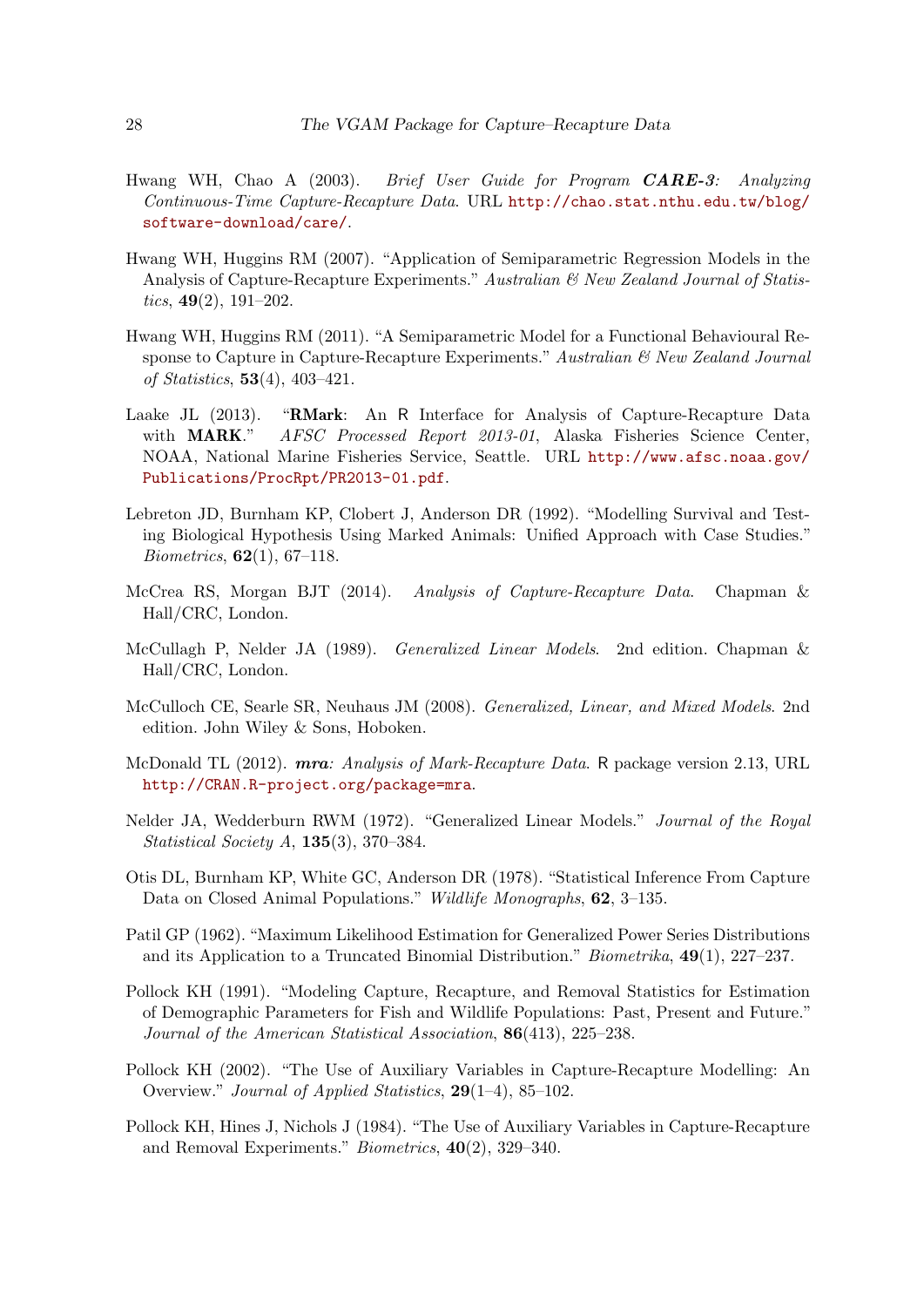- <span id="page-28-1"></span>R Core Team (2015). R: A Language and Environment for Statistical Computing. R Foundation for Statistical Computing, Vienna, Austria. URL <http://www.R-project.org>.
- <span id="page-28-16"></span>Rivest LP, Baillargeon S (2014). "Capture-Recapture Methods for Estimating the Size of a Population: Dealing with Variable Capture Probabilities." In Statistics in Action: A Canadian Outlook, pp. 289–304.
- <span id="page-28-2"></span>Schluter D (1988). "Estimating the Form of Natural Selection on a Quantitative Trait." Evolution, 42(5), 849–861.
- <span id="page-28-4"></span>Stoklosa J, Huggins RM (2012). "A Robust P-Spline Approach to Closed Population Capture-Recapture Models with Time Dependence and Heterogeneity." Computational Statistics & Data Analysis,  $56(2)$ ,  $408-417$ .
- <span id="page-28-14"></span>Stoklosa J, Hwang WH, Wu SH, Huggins RM (2011). "Heterogeneous Capture-Recapture Models with Covariates: A Partial Likelihood Approach for Closed Populations." Biometrics,  $67(4)$ , 1659–1665.
- <span id="page-28-5"></span>Wood SN (2006). Generalized Additive Models: An Introduction with R. Chapman & Hall/CRC, London.
- <span id="page-28-13"></span>Yang HC, Chao A (2005). "Modeling Animals' Behavioral Response by Markov Chain Models for Capture-Recapture Experiments." Biometrics, 61(4), 1010–1017.
- <span id="page-28-8"></span>Yee TW (2008). "The **VGAM** Package." R News, 8(2), 28-39.
- <span id="page-28-9"></span>Yee TW (2010). "The **VGAM** Package for Categorical Data Analysis." Journal of Statistical Software, 32(10), 1–34. URL <http://www.jstatsoft.org/v32/i10/>.
- <span id="page-28-10"></span>Yee TW (2014). VGAM: Vector Generalized Linear and Additive Models. R package version 0.9-6, URL <http://CRAN.R-project.org/package=VGAM>.
- <span id="page-28-11"></span>Yee TW (2015). Vector Generalized Linear and Additive Models: With an Implementation in R. Springer-Verlag, New York.
- <span id="page-28-7"></span>Yee TW, Hastie TJ (2003). "Reduced-Rank Vector Generalized Linear Models." Statistical Modelling, 3(1), 15–41.
- <span id="page-28-3"></span>Yee TW, Mitchell ND (1991). "Generalized Additive Models in Plant Ecology." Journal of Vegetation Science, 2(5), 587–602.
- <span id="page-28-0"></span>Yee TW, Stoklosa J, Huggins RM (2015). "The VGAM package for capture–recapture data using the conditional likelihood." J. Statist. Soft., 65(5), 1–33. URL [http://www.jstatsoft.](http://www.jstatsoft.org/v65/i05/) [org/v65/i05/](http://www.jstatsoft.org/v65/i05/).
- <span id="page-28-12"></span>Yee TW, Wild CJ (1994). "Vector Generalized Additive Models." Technical Report STAT04, Department of Statistics, University of Auckland, Auckland, New Zealand.
- <span id="page-28-6"></span>Yee TW, Wild CJ (1996). "Vector Generalized Additive Models." Journal of the Royal Statistical Society B, 58(3), 481–493.
- <span id="page-28-15"></span>Zwane EN, van der Heijden PGM (2004). "Semiparametric Models for Capture-Recapture Studies with Covariates." Computational Statistics & Data Analysis, 47(4), 729–743.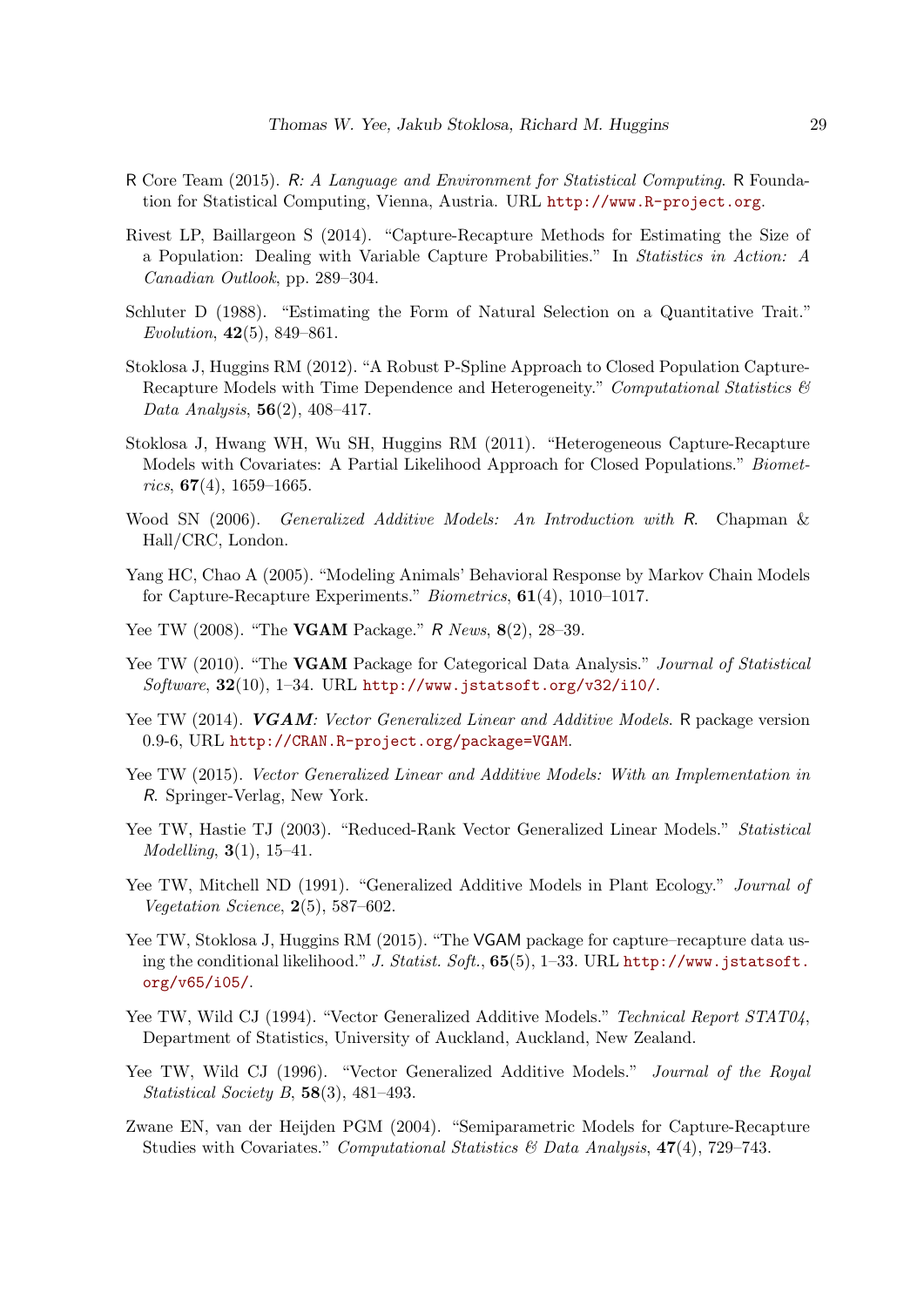### Appendix A: Derivatives

We give the first and (expected) second derivatives of the models. Let  $z_{ij} = 1$  if individual i has been captured before occasion j, else = 0. Also, let  $p_{cj}$  and  $p_{rj}$  be the probability that an individual is captured/recaptured at sampling occasion j, and  $\tilde{Q}_{s:t} = \prod_{j=s}^{t} (1 - p_{cj})$ . Occasionally, subscripts i are omitted for clarity. [Huggins](#page-26-2) [\(1989\)](#page-26-2) gives a general form for the derivatives of the conditional likelihood [\(2\)](#page-3-2).

For the  $\mathcal{M}_{tbh}$ , the score vector is

$$
\frac{\partial \ell_i}{\partial p_{cj}} = (1 - z_{ij}) \left[ \frac{y_{ij}}{p_{cj}} - \frac{1 - y_{ij}}{1 - p_{cj}} \right] - \frac{Q_{1:\tau}/(1 - p_{cj})}{1 - Q_{1:\tau}}, \quad j = 1, \dots, \tau,
$$
  

$$
\frac{\partial \ell_i}{\partial p_{rj}} = z_{ij} \left[ \frac{y_{ij}}{p_{rj}} - \frac{1 - y_{ij}}{1 - p_{rj}} \right], \quad j = 2, \dots, \tau,
$$

and the non-zero elements of the expected information matrix (EIM) can be written

$$
-E\left(\frac{\partial^2 \ell}{\partial p_{cj}^2}\right) = \frac{Q_{1:(j-1)}}{1 - Q_{1:\tau}} \left\{\frac{1}{p_{cj}} + \frac{1 - Q_{(j+1):\tau}}{1 - p_{cj}}\right\} - \left(\frac{\partial Q_{1:\tau}/\partial p_{cj}}{1 - Q_{1:\tau}}\right)^2
$$

$$
= \frac{1}{(1 - p_{cj})^2 (1 - Q_{1:\tau})} \left\{\frac{Q_{1:j}}{p_{cj}} - \frac{Q_{1:\tau}}{1 - Q_{1:\tau}}\right\},
$$

$$
-E\left(\frac{\partial^2 \ell}{\partial p_{rj}^2}\right) = \frac{1 - Q_{1:j}/(1 - p_{cj})}{p_{rj}(1 - p_{rj})(1 - Q_{1:\tau})},
$$

$$
-E\left(\frac{\partial^2 \ell}{\partial p_{cj}\partial p_{ck}}\right) = \frac{-\frac{\partial Q_{1:\tau}}{\partial p_{cj}} \frac{\partial Q_{1:\tau}}{\partial p_{ck}}}{(1 - Q_{1:\tau})^2} - \frac{\frac{\partial^2 Q_{1:\tau}}{\partial p_{cj}\partial p_{ck}}}{(1 - Q_{1:\tau})}, \quad j \neq k,
$$

where  $\partial Q_{1:\tau}/\partial p_{cj} = -Q_{1:\tau}/(1-p_{cj})$  and  $\partial^2 Q_{1:\tau}/(\partial p_{cj} \partial p_{ck}) = Q_{1:\tau}/\{(1-p_{cj})(1-p_{ck})\}.$ 

Arguments ridge.constant and ridge.power in posbernoulli.tb() add a ridge parameter to the first  $\tau$  EIM diagonal elements, i.e., those for  $p_{ci}$ . This ensures that the working weight matrices are positive-definite, and is needed particularly in the first few iteratively reweighted least squares iterations. Specifically, at iteration a a positive value  $\omega K \times a^p$  is added, where K and p correspond to the two arguments, and  $\omega$  is the mean of elements of such working weight matrices. The ridge factor decays to zero as iterations proceed and plays a negligible role upon convergence.

For individual i, let  $y_{0i}$  be the number of noncaptures before the first capture,  $y_{r0i}$  be the number of noncaptures after the first capture, and  $y_{r1i}$  be the number of recaptures after the first capture. For the  $\mathcal{M}_{bh}$ , the score vector is

$$
\frac{\partial \ell_i}{\partial p_c} = \frac{1}{p_c} - \frac{y_{0i}}{1 - p_c} - \frac{\tau (1 - p_{ij})^{\tau - 1}}{1 - Q_{1:\tau}},
$$
  

$$
\frac{\partial \ell_i}{\partial p_r} = \frac{y_{r1i}}{p_r} - \frac{y_{r0i}}{1 - p_c}.
$$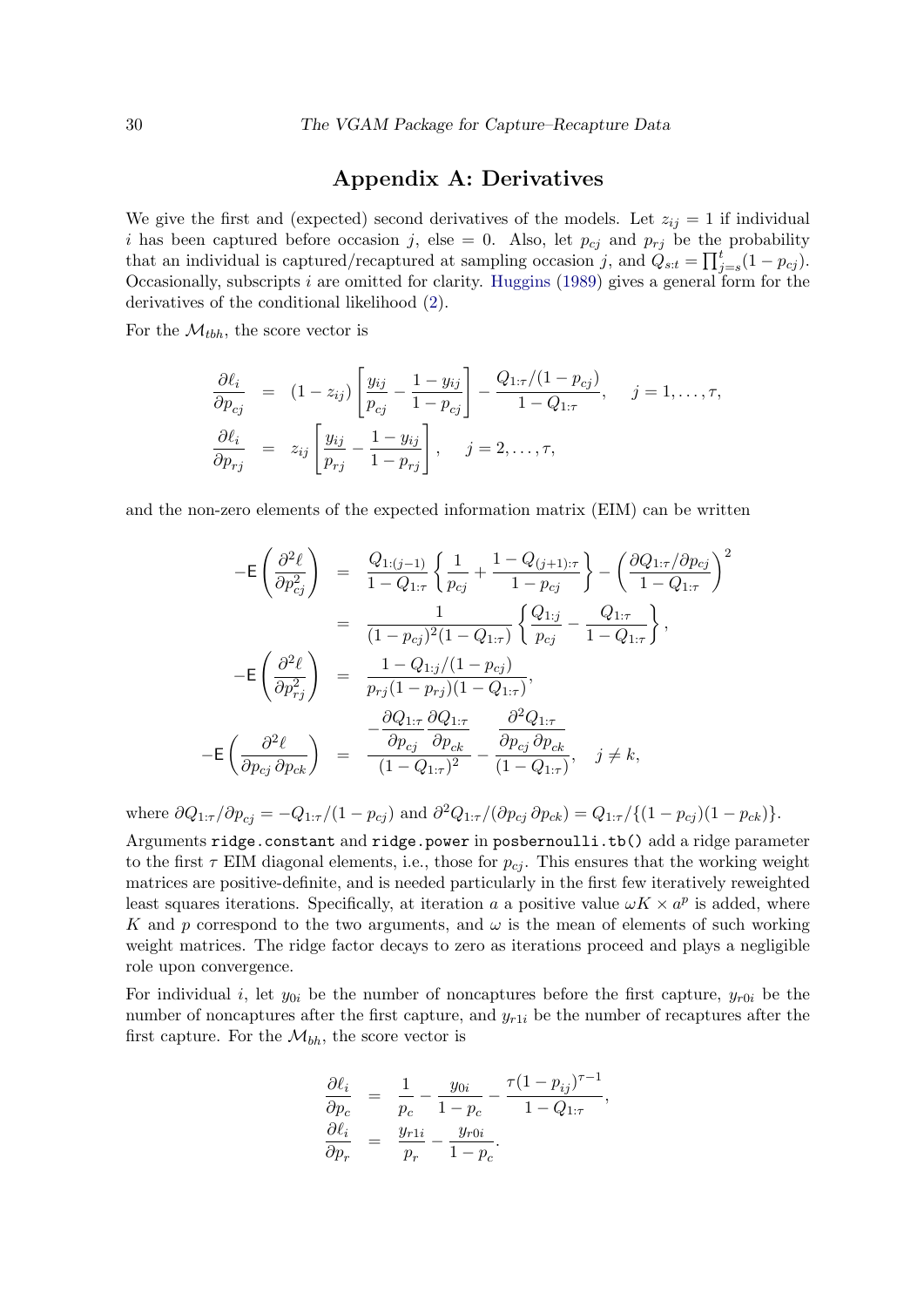The non-zero elements of the EIM can be written

$$
-E\left(\frac{\partial^2 \ell}{\partial p_c^2}\right) = \frac{p_c}{1 - Q_{1:\tau}} \sum_{j=1}^{\tau} (1 - p_c)^{j-1} \left(\frac{j-1}{(1 - p_c)^2} + \frac{1}{p_c^2}\right) - \frac{\partial}{\partial p_c} \left(\frac{\partial Q_{1:\tau}/\partial p_c}{1 - Q_{1:\tau}}\right)
$$
  
\n
$$
= \frac{1 - Q_{1:\tau} - p_c[1 + (\tau - 1)Q_{1:\tau}]}{p_c(1 - p_c)^2(1 - Q_{1:\tau})} + \frac{1}{p_c^2} - \frac{\tau}{\tau(\tau - 1)} \frac{(1 - p_c)^{\tau - 2}}{1 - Q_{1:\tau}} + \tau^2 \frac{(1 - p_c)^{\tau - 2}}{(1 - Q_{1:\tau})^2},
$$
  
\n
$$
-E\left(\frac{\partial^2 \ell}{\partial p_r^2}\right) = \frac{1}{p_r(1 - p_r)(1 - Q_{1:\tau})} \sum_{j=1}^{\tau} \left\{1 - (1 - p_c)^{j-1}\right\}
$$
  
\n
$$
= \frac{\tau - (1 - Q_{1:\tau})/p_c}{p_r(1 - p_r)(1 - Q_{1:\tau})}.
$$

For the  $\mathcal{M}_{th}$ , the score vector is

−E

$$
\frac{\partial \ell_i}{\partial p_j} = \frac{y_{ij}}{p_{ij}} - \frac{1 - y_{ij}}{1 - p_{ij}} - \frac{Q_{1:\tau}/(1 - p_{ij})}{1 - Q_{1:\tau}}, \quad j = 1, \dots, \tau,
$$

and the EIM elements are

$$
-E\left(\frac{\partial^2 \ell}{\partial p_j^2}\right) = \frac{1 - p_j - Q_{1:\tau}}{p_j (1 - p_j)^2 (1 - Q_{1:\tau})^2},
$$
  

$$
-E\left(\frac{\partial^2 \ell}{\partial p_j \partial p_k}\right) = \frac{p_j p_k Q_{1:\tau} (1 - Q_{1:\tau}) + Q_{1:\tau}^2}{(1 - Q_{1:\tau})^2 (1 - p_j) (1 - p_k)}, \quad j \neq k.
$$

## Appendix B: Fitted values

By default all the family functions have fitted values corresponding to the probabilities in the conditional likelihood function [\(2\)](#page-3-2), viz.

$$
\widehat{p}_{ij}^{y_{ij}} (1 - \widehat{p}_{ij})^{1 - y_{ij}} \cdot \left[ 1 - \prod_{s=1}^{\tau} (1 - \widehat{p}_{i,cs}) \right]^{-1}.
$$

Alternatively, the unconditional means of the  $Y_j$  can be returned as the fitted values upon selecting type.fitted = "mean" argument. They are  $\mu_1 = E(Y_1) = p_{c1}/(1 - Q_{1:\tau}), \mu_2 =$  $[(1-p_{c1}) p_{c2} + p_{c1} p_{r2}]/(1-Q_{1:\tau})$ , and for  $j=3,4,\ldots,\tau$ ,

$$
\mu_j = (1 - Q_{1:\tau})^{-1} \left\{ p_{cj} Q_{1:(j-1)} + p_{rj} \left[ p_{c1} + \sum_{s=2}^{j-1} p_{cs} Q_{1:(s-1)} \right] \right\}.
$$

### Affiliation:

Thomas W. Yee Department of Statistics